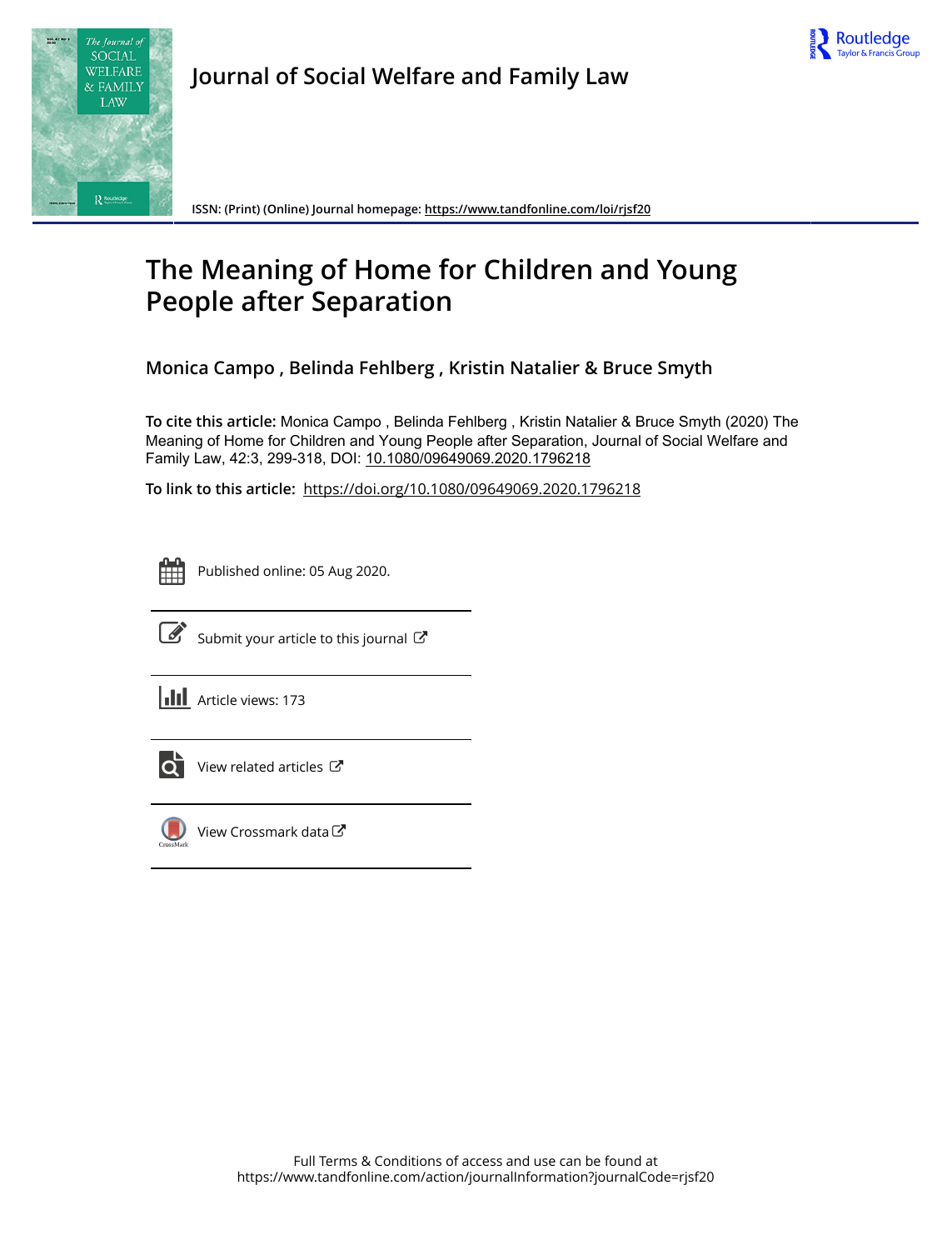

Check for updates

# **The Meaning of Home for Children and Young People after Separation**

Monica Campo, Belinda Fehlberg, Kristin Natalier and Bruce Smyth

University of Melbourne, Flinders University, Australian National University

#### **ABSTRACT**

This paper explores 68 Australian children and young people's understandings of what 'home' means for them after their parents' separation. Home – a familiar yet complex concept of great personal and social significance – has been a research focus for many other disciplines but not family law. We found that home, as an idea and lived experience, was complex. Children and young people's descriptions of home conveyed an interaction of tangible and intangible dimensions. Home was rarely defined by children and young people solely in terms of a physical residence; rather it was a fundamentally relational idea and experience, largely created through everyday interactions with significant others. Our study suggests that home is not simply the outcome of conforming to a defined list of 'good' post-separation parenting practices, or dependent on the amount of time spent at each parent's residence: it has an existential significance for children and young people that matters deeply to them.

#### **KEYWORDS**

Home; children's views; postseparation parenting

#### **Introduction**

What does 'home' mean to children and young people whose parents separate? Where do they feel most at home? Who and what helps them feel most at home? This paper explores 68 Australian children and young people's responses to these questions as part of the first major study to consider conceptually what home means for them after their parents separate.

<span id="page-1-2"></span><span id="page-1-1"></span><span id="page-1-0"></span>Our starting point for this research was the observation that home – a familiar yet complex concept of great personal and social significance – had been a research focus in many other disciplines but not family law (Natalier & Fehlberg [2015,](#page-20-0) Fehlberg *et al*. [2018](#page-19-0)). Our initial review of the literature suggested five dimensions of home: a place to retreat; a site of psychological and emotional wellbeing; meaningful relationships; routines and rituals; and a physical dwelling (Natalier and Fehlberg [2015](#page-20-0), see also Mallett [2004](#page-20-1)). Home is crucial for the development of trust in the constancy of people and things, a sense of self and belonging, the capacity for agency, and psychological wellbeing (Giddens [1993](#page-19-1), Easthope [2004\)](#page-19-2). While it follows that children and young people may suffer when their need for home is overlooked (James [2013](#page-20-2), Fehlberg *et al*. [2018](#page-19-0)), their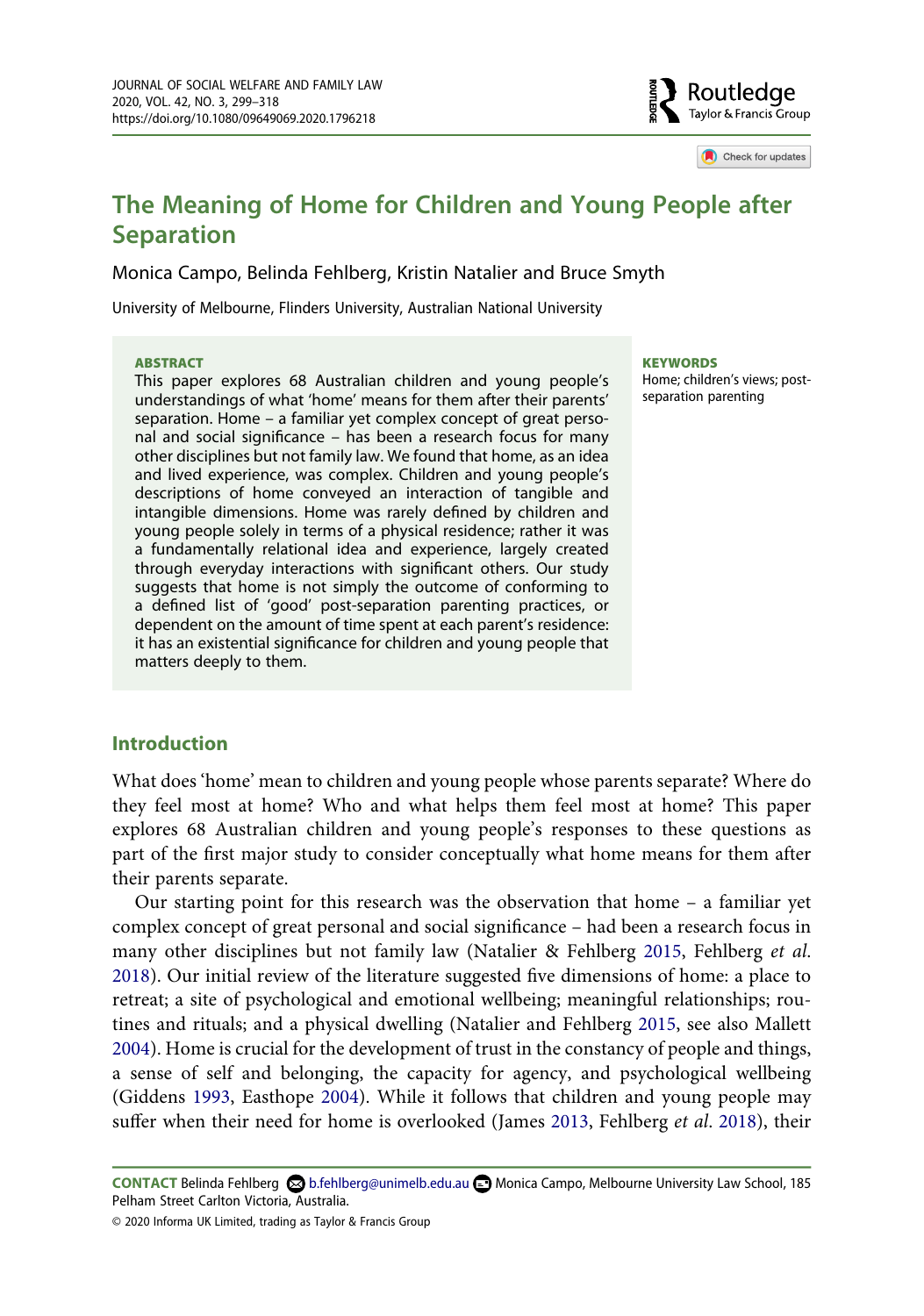experiences of home and homemaking have remained largely unexplored in family law research.

<span id="page-2-9"></span><span id="page-2-8"></span>This is so even following family law amendments in many Western countries, including Australia, encouraging separated parents to share the care of children across time and households. Although the common pattern that children in separated families live primarily with their mothers and spend time with their fathers continues (Qu *et al*. [2014](#page-20-3)), shared time parenting has gradually become more common in many Western countries – but has recently plateaued in Australia and the USA (Smyth [2017](#page-20-4)). Although the child's 'best interest' is still the 'paramount consideration' when Australian family law courts make parenting orders (*Family Law Act 1975* (Cth) s 60CA), there is a tendency in practice to focus on 'clock-time' (Haugen [2010](#page-20-5)) – that is, the amount of time children spend with each parent – rather than the quality of time spent with each parent.

<span id="page-2-6"></span><span id="page-2-4"></span>Researchers (e.g., Smart [2002\)](#page-20-6) have developed nuanced accounts of children and young people's post-separation lives, highlighting the importance of implicitly 'homelike' qualities. The recurring message of this literature is that children and young people's experiences of post-separation living are fundamentally defined by relationships with parents, step-parents and to a lesser extent, siblings (Smart [2002](#page-20-6), Neale and Flowerdew [2007](#page-20-7), Davies [2015](#page-19-3), Johnsen *et al*. [2018\)](#page-20-8). Relatedly, children and young people value the times when their parents are focused on them in ways that facilitate meaningful connection (e.g., Smyth [2004,](#page-20-9) Haugen [2010](#page-20-5), Campo *et al*. [2012\)](#page-19-4). The literature also points to the physical, emotional and psychological challenges for children in moving across households (Smart [2002,](#page-20-6) Merla and Nobels [2019\)](#page-20-10), including their difficulties in claiming their own space and believing they belong (Smart [2002,](#page-20-6) Davies [2015,](#page-19-3) Wade & Whitehead [2016,](#page-20-11) Palludan and Winther [2017](#page-20-12)).

<span id="page-2-7"></span><span id="page-2-5"></span><span id="page-2-3"></span><span id="page-2-1"></span><span id="page-2-0"></span>More recently, we re-analysed interviews with 22 children and young people (Fehlberg *et al*. [2018](#page-19-0)) conducted as part of a previous study on post-separation parenting (Campo *et al*. [2012](#page-19-4)). We discovered that children and young people valued four conditions that aligned with dominant definitions of home: a sense of ease and comfort; feeling welcome; sharing meaningful, often mundane, experiences with their parents; and access to personal belongings. We concluded that home was generated primarily though relationships with parents, step-parents and step-siblings. Francia and Millear ([2019\)](#page-19-5), building on this work, drew on retrospective interviews with 17 young people. They concluded that children's sense of home after parental separation could be corroded by conflict between parents and changed parent–child relationships when a parent re-partnered. Home, however, has not yet been the explicit focus of research and so its meaning and relevance in children and young people's lives after parents separate remains elusive.

<span id="page-2-2"></span>In this current study we discovered that home, as an idea and a lived experience, was complex, nuanced and sometimes messy. Children and young people's descriptions of home conveyed the complicated interaction of tangible and intangible dimensions. Very few defined home solely in terms of a physical residence. For most, home was a fundamentally relational idea and experience, referenced to the presence of significant others and the feelings and activities associated with them, and given meaning in the context of their specific and changing lives. We explore these ideas in the following paper, with reference to children and young people's understanding of home as an idea and the existence of specific homes in their own lives.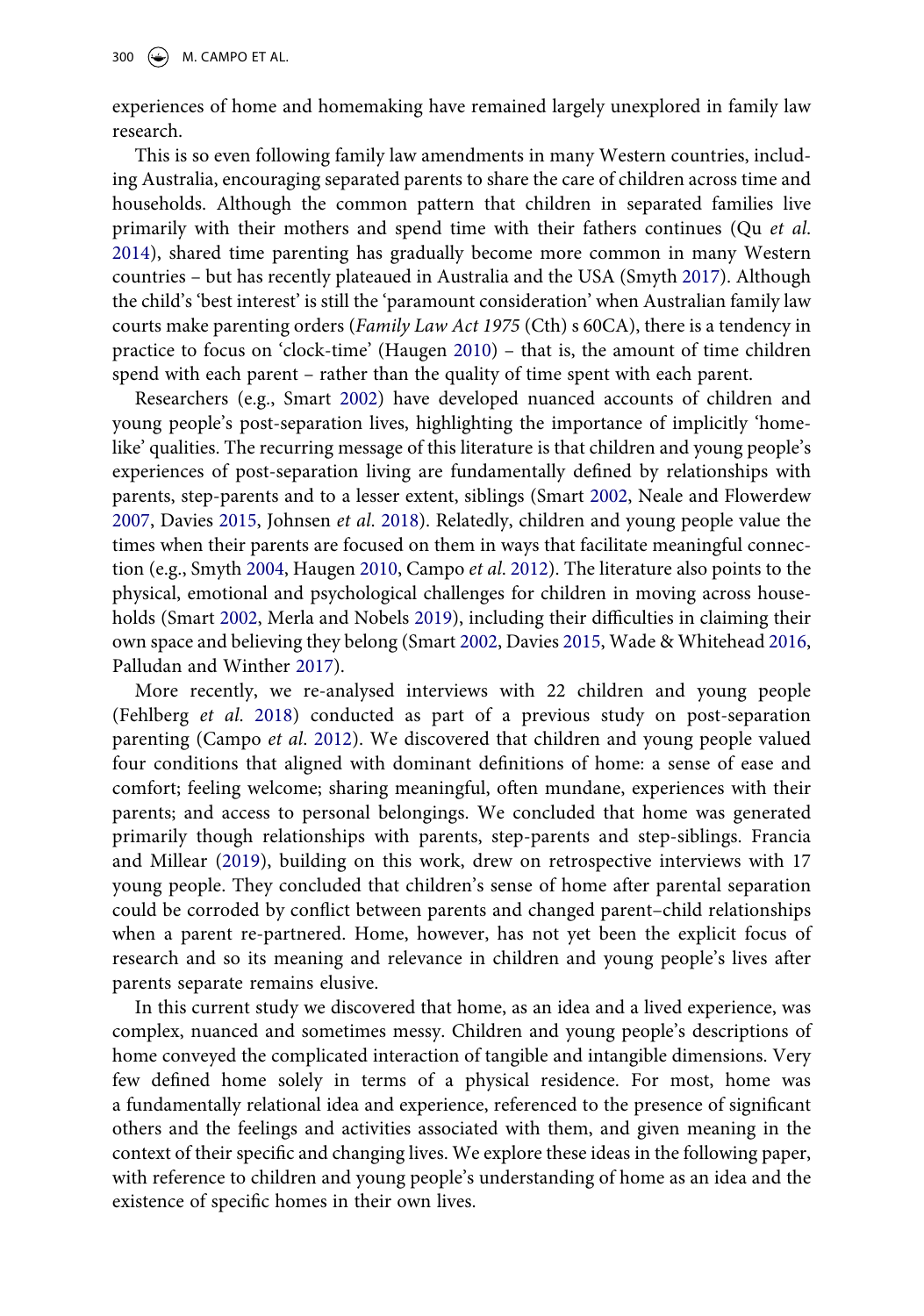#### **The study**

Our analysis draws on interviews with 68 children and young people and 39 participants' parents who lived in mostly metropolitan and some rural and regional locations across three Australian states and territories. Interviews occurred between September 2018 and April 2019. Participants were recruited through social media advertisements (mainly Facebook), family and relationship support services, researchers' professional networks, and through a previous study of shared parenting by one author (Smyth).

To be eligible for inclusion, children and young people's parents: must have separated after 7 June 2012 when the most recent amendments to the parenting provisions in Australia's Family Law Act came into effect through the Family Law Legislation Amendment (Family Violence and Other Measures) Act 2011; were not in family law proceedings at the time of the interview; and spent some time with their children aged between 8–18 years. Children and young people did not need to spend time with both parents to participate.

<span id="page-3-0"></span>Following ethics approval from all researchers' institutions, we interviewed parents and children and young people separately. Consistent with previous research (Campo *et al*. [2012,](#page-19-4) Kaspiew *et al*. [2015,](#page-20-13) Carson *et al*. [2018\)](#page-19-6) we interviewed only one parent (the parent who had volunteered to participate in the study) but all siblings aged over 8 years were eligible to participate. Interviews typically occurred in participants' homes, with a minority occurring in another location convenient for the family. All participants were thanked for their time with a 30 USD (AU) gift card.

The interviews were semi-structured, and audio-recorded with participants' permission. Slightly different interview schedules were used to guide parents and children and young people interviews, but each addressed the meaning and experience of home, daily living, care arrangements and relationships in each parent's house. Parents were also asked to provide some basic socio-demographic data, and information about care arrangements and family relationships. Interviews ranged in length from 20 minutes to an hour.

This paper explores children and young people's answers to three questions central to the study: 'What does home mean to you?'; 'Are there people and things that help you feel more at home?'; and 'Where do you feel most at home?'. We conducted a thematic analysis, using NVivo to develop initial codes and then moving out of NVivo to conduct higher order analysis. Initial codes were developed collaboratively, refined by individual authors and then tested and finalised by all authors. Children and young people's responses to the specific questions were interpreted with reference to their interview as a whole and interviewer observations, and given context through parent descriptions of the family's socio-economic circumstances, history and current practices.

#### *The sample*

The research generated a purposive sample designed to prioritise meaning, process and diversity over generalisability. We interviewed 39 male and 29 female children and young people, and four fathers and 35 mothers. Most children and young people were of primary school age  $(8-12 \text{ years: } n = 44)$ , with remaining participants of secondary school age (13–18:  $n = 24$ ). All children and young people were born in Australia, as were most of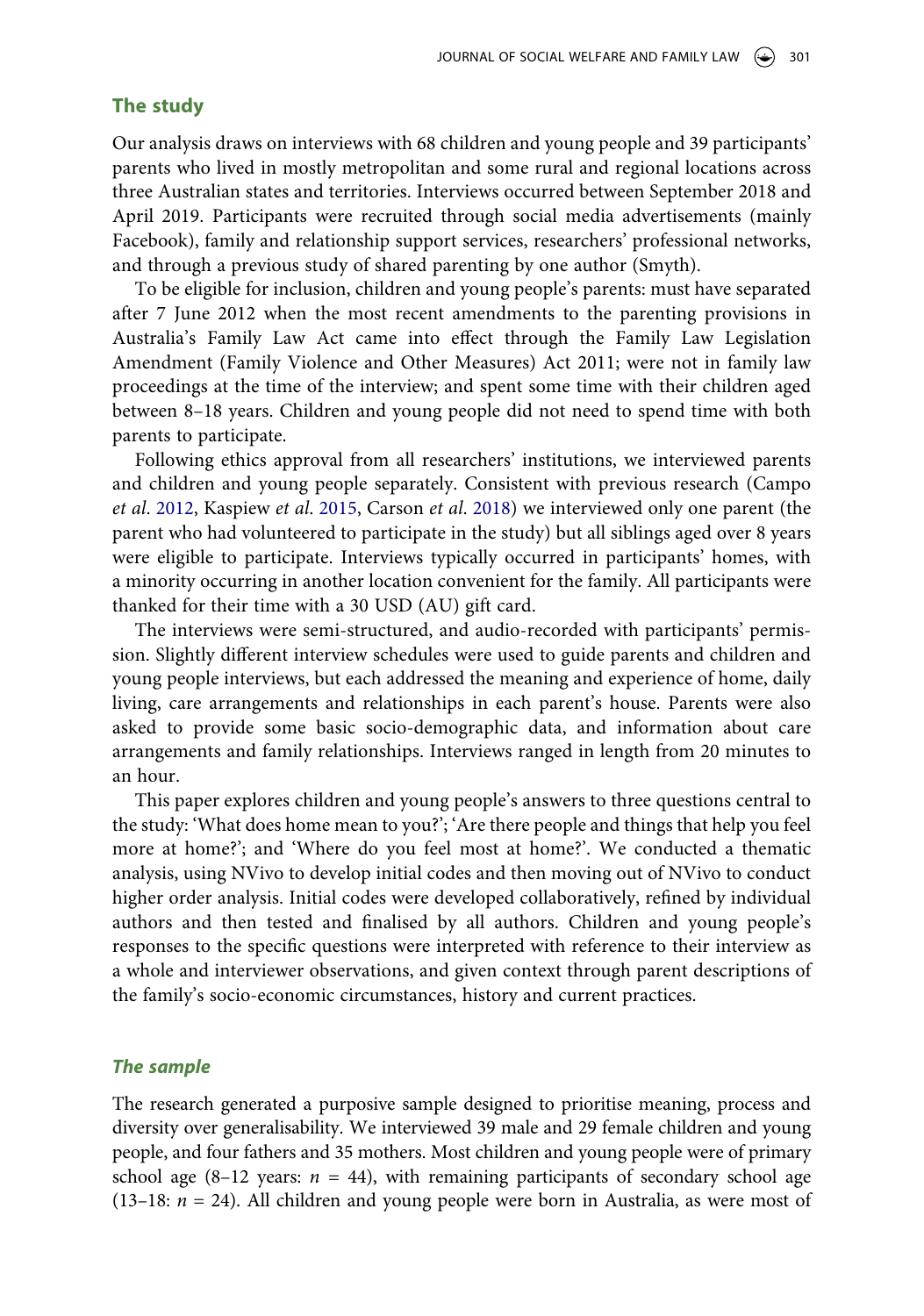their parents (with one parent born in New Zealand, one in Jamaica, and one in Malaysia); five children and young people identified as Aboriginal. Although we did not ask specifically about disability, our sample included several children and young people who were neurodiverse.

<span id="page-4-1"></span>Forty children and young people lived in majority mother time arrangements (that is, more than 65% of time with their mother – consistent with the parenting time threshold used by Fehlberg *et al*. [\(2013\)](#page-19-7), Qu *et al*. ([2014](#page-20-3)) and Smyth *et al*. ([2017](#page-20-14)) in Australia. Fifteen of these children and young people did not have any overnight stays with the other parent; of these, six had no contact with their father due to domestic and family violence, and five had no contact due to permanent family violence orders or 'no contact' family court orders. Nineteen children and young people were in equal shared time arrangements (spending at least 46% of the time with each parent) and seven were in substantial shared time (spending 35–45% of time with each parent) with mothers as the majority time parent. One young person lived mostly with a grandparent and spent time with each parent, and another lived mostly with his father and spent time with his mother. Thirty-two arrangements had been decided informally, with others determined by parenting plans or mediation (*n* = 20), court orders (*n* = 15; it was not always clear whether orders were by consent or judicially-determined) and one in accordance with the young person's choice; the remaining parents did not describe how arrangements were decided.

More than half ( $n = 38$ ) of children and young people had experienced domestic and family violence (as reported by a parent; for ethical reasons, we did not directly ask children about this). This is consistent with patterns in larger Australian studies of postseparation parenting (e.g., Kaspiew *et al*. [2015\)](#page-20-13). For the purposes of this study, domestic and family violence was defined as behaviours characterised by coercive control and including physical, sexual, emotional and economic abuse. Thirty children and young people were spending time with perpetrators of domestic and family violence. Twenty parents said they avoided contact with the other parent, eight had no contact with the other parent (sometimes due to permanent family violence protection orders), 11 parents did not get along with the other parent and 26 parents reported getting along 'generally well' or 'really well' with their former partner; three did not answer this question. The length of time since separation ranged from six months to six years with an average of 3.5 years since separation.

<span id="page-4-0"></span>Most of the children and young people had a parent reporting an annual personal income of between 41,000 USD and 80,000 USD before tax. The parents of a significant minority  $(n = 18)$  reported an income of under 40,000 USD and the parents of three children and young people earned over 100,000 USD per year. To provide context, the Australian median income is a little under 53,000 USD (ABS [2017\)](#page-19-8) The parents of 25 children and young people described social security as their main source of income; remaining parents reported wages, self-employment or other sources of income, or did not disclose income source.

Most children and young people lived in a parent's owner-occupied (*n* = 36) or rented  $(n = 30)$  residence, and two lived with a parent in the home of an extended family member. Participants lived in a diverse range of accommodation, including houses, units, townhouses and rural properties. These varied from well-appointed surroundings in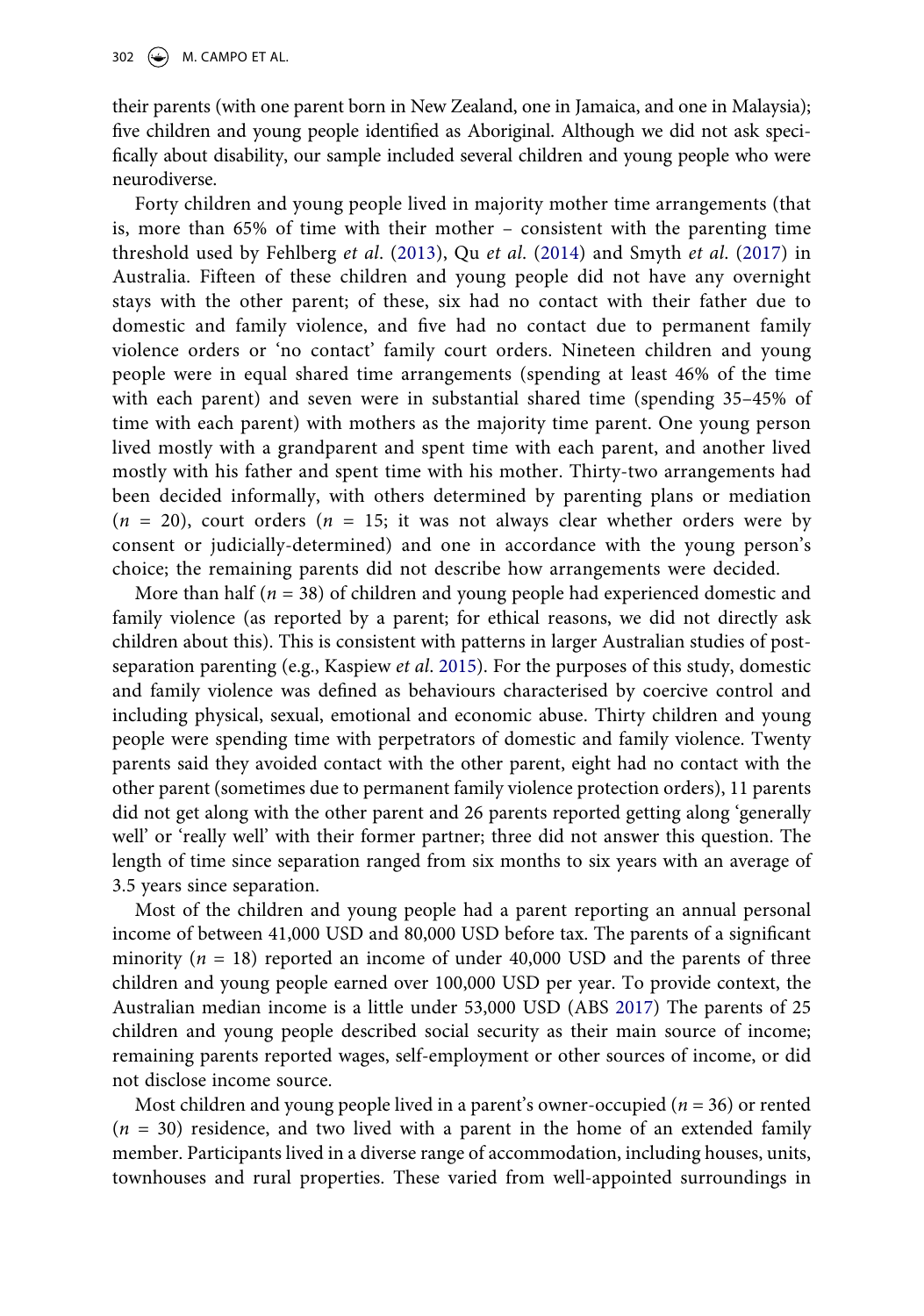middle-class suburbs to less affluent areas and dwellings that suggested far less access to financial resources.

The size and diversity of our sample incorporates many different experiences and perspectives. However, we do note that most of the child and young people in the study lived for most of the time with their mothers, reflecting patterns in the general population. We expect these living arrangements had some impact on how children and young people answered our questions. While there was some diversity in ethnic identity, all the children and young people in the study and most of their parents were Australian born – with a minority identifying as Aboriginal – and all were English speaking. As a result, this project cannot speak to culturally diverse meanings of home.

### **What does home mean to children and young people?**

To capture children and young people's experiences of home after separation, we sought their definitions of home as an idea by asking, 'What does home mean to you?' Their answers expressed inter-related physical, relational and emotional dimensions of home.

#### *Physical and material dimensions of home*

Children and young people often linked home to a physical place and the personal belongings, household items or more generally, just 'stuff' it held. For instance, Dusty, in his early teens and living primarily with his mother commented, 'Home would be where your main possessions [are] and where you sleep'. Bobby, who had two mothers, lived with one and spent time with the other, offered a similar definition:

I: What does home mean to you?

Bobby: Street and number [gives address]. I think that's what my other mum's house is called.

I: So, you think about the addresses?

Bobby: Yeah.

I: Anything else that comes into your head when you think about home, ideas?

Bobby: Just some stuff that is in my house, or in the backyard or courtyard yeah that's pretty much it.

(Bobby, primary school age, mother time only.)

For some, a particular residence, most commonly the former family residence, was defined as home because it was the site of valued family and personal history. Polly, who was primary school aged and lived solely with her mother in the former family home, conveyed an acute sense that the physical held memories, making that place 'home':

Well this home means to me that, well, before and after the separation it was, like, okay, it's the place I was born, it's the place I grew up in. Well, it's not really the place I was born but it was one of the second places that I was officially introduced to when I was a baby and I've been here for pretty much all my life.

When Kai (primary school aged, mother time only) was asked what home meant to him, he offered an answer that was simultaneously straightforward and held within it multiple dimensions that together created a holistic meaning: 'A house with food and a table and family and games and a room, and a kitchen and all that stuff'. The specifics of Kai's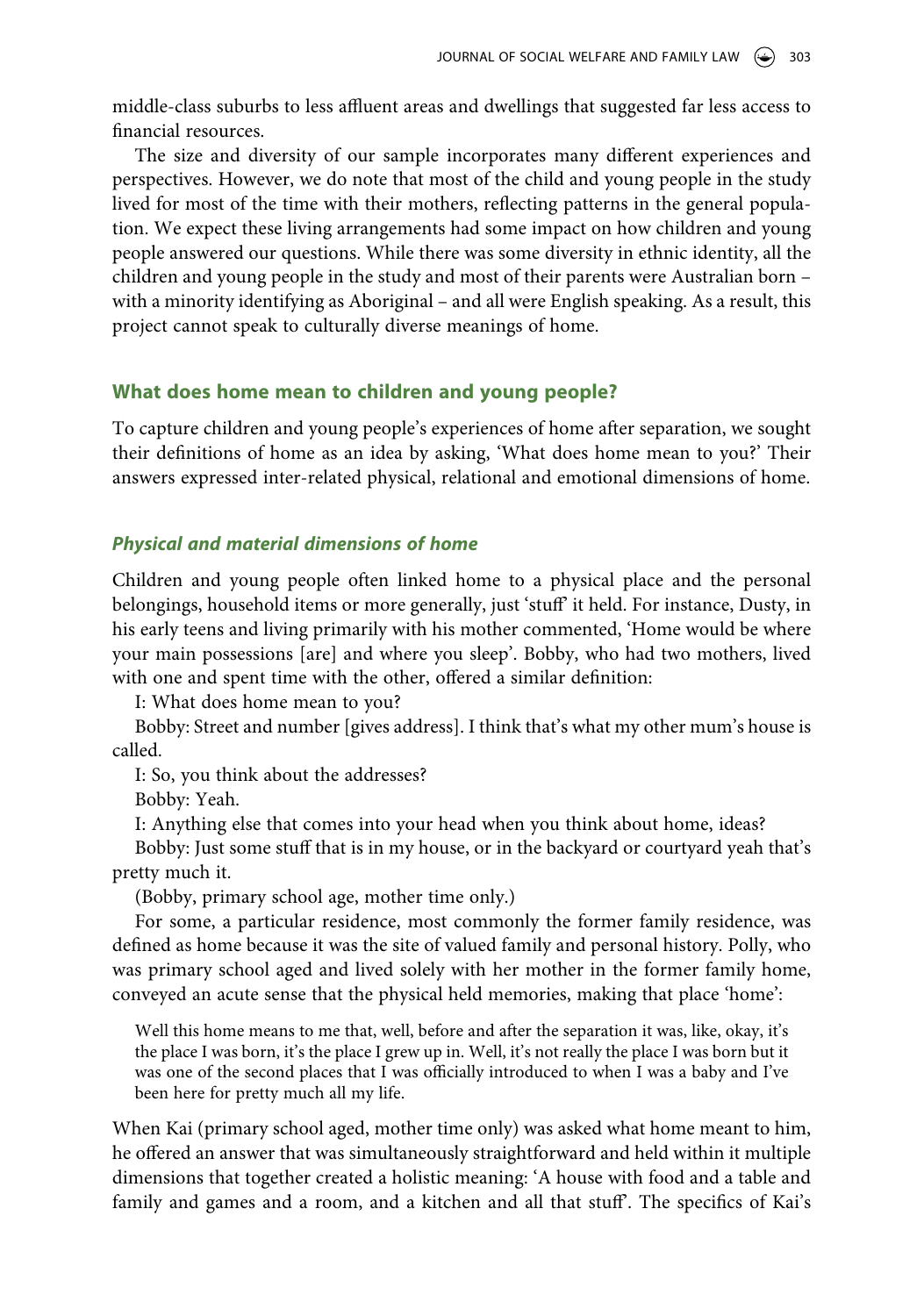definition differ from those of other participants but capture many of the elements evident across the group: physical spaces; relationships; and things to enjoy.

However, reading such descriptions as simply a list of things that make a home fails to capture the emotional weight of home for many participants. It was at that

point in the interviews – when we asked about what 'home' meant – that children and young people became most engaged with the questions we were asking. They spoke primarily of the intangible dimensions of home: a sense of ease and comfort; physical safety and emotional safety; and enjoying time with those around them. Relationships with others, most commonly family, underpinned these dimensions.

#### *Relationship dimensions of home*

Children and young people often explicitly referenced relationships – most commonly family – as core to what home meant. For example, Connor an older teenager living mostly with his mother, commented, 'I don't know, home is definitely like a familyoriented thing, so I'd say home is just wherever my family would be'. His definition was echoed by Willow, primary school aged participant living mostly with her mother, '[a]s long as you're with your family, I class that as a home.' For Makayla, in primary school and living solely with her mother, home meant being with family and the feelings of safety that engendered, 'Like, being near my family, like, it feels like a safe place to me, that's pretty much what I think'.

In children and young people's definitions of home, families were significant because of the emotional tenor and caring practices associated with those relationships. In Jackson's fulsome description:

Well obviously home is, I guess, the whole rudimentary term, the place you live in and the people you spend it with. But I think it comes down to togetherness, honesty, I guess tranquillity as well. In a way it's nice to have things [to] be stable and trustworthy and there's no major issues that go on every now and then. I think peaceful, which might be opposed to what other people think, but personally I think, like, home is being at peace, hav $[ing]$ somewhere to relax and spend time with the people you care about a lot. And regardless of whether or not the house is, like, amazing or something, I think that [it's] more a staging place where home could be anywhere from, like, a school to even a tent as long as you've got the right, I guess, ingredients to make it feel like a home.

(Jackson, late teens, mother time only.)

In Jackson's account, emotional connection, safety, and ease were understood with reference to his relationships with others – the people who he cared about and the people who cared for him.

#### *Ease and comfort of home*

A sense of ease and comfort was another clear theme across the group. Children and young people used descriptors such as 'comfortable' (Gab), 'relaxed and easy' (Augie) and 'chilled' (George). These feelings were the result of warm relationships with the people they cared about, as Laura articulates: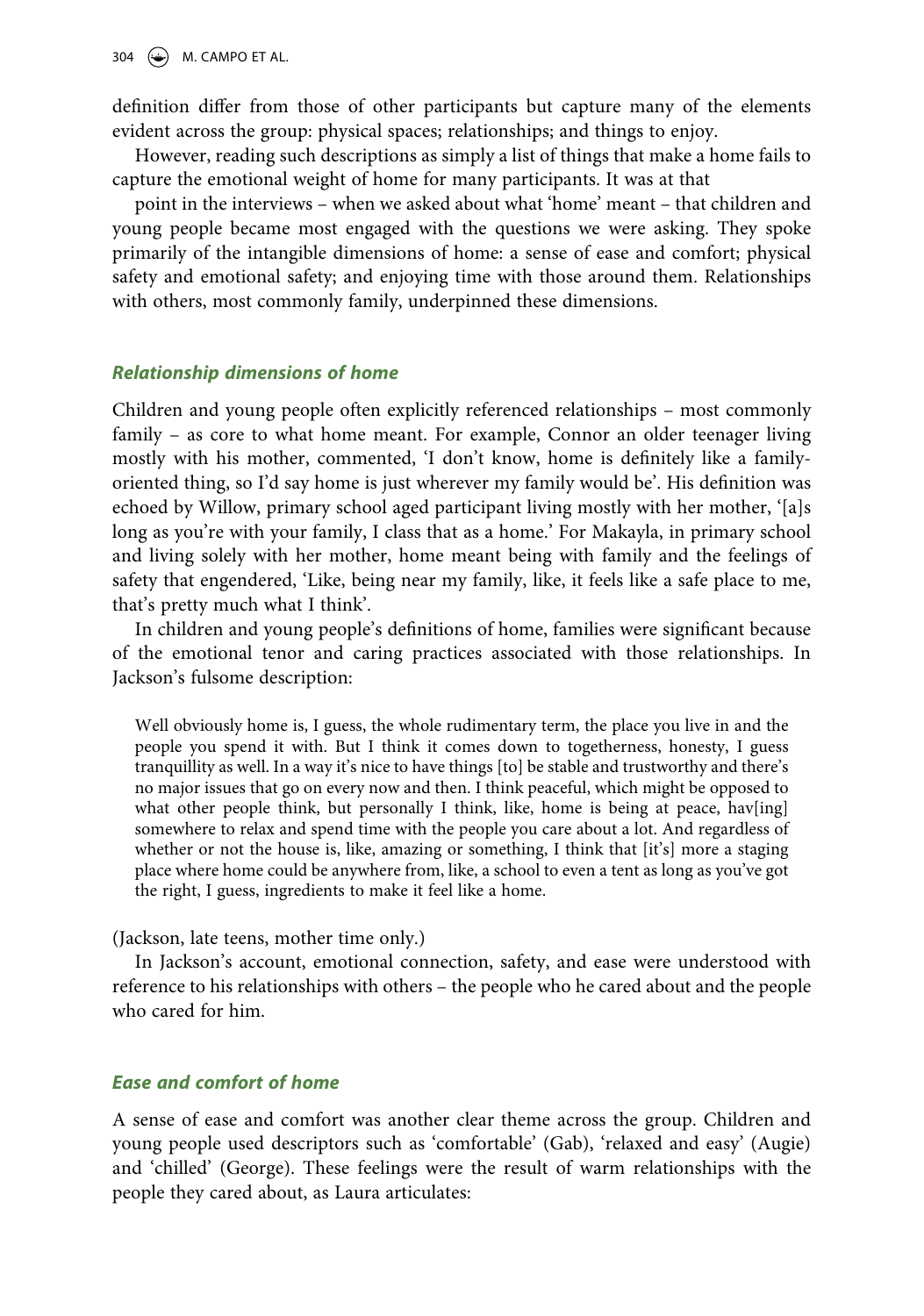When people just do the small things that are nice for you, like, you don't have to make a big gesture or anything, you can just smile sometimes and that makes me feel at home. When people are happy and not everyone's always stressed out, that makes me feel at home.

(Laura, primary school aged, majority mother time.)

Other children and young people  $(n = 11)$  used words and phrases that echoed Laura's focus on happiness and specifically referenced enjoyment. For example, Tom articulated:

Home means a place where loved ones are ... and where I can have fun and want to be.

(Tom, primary school aged, equal shared time.)

Tahlia linked a sense of being 'relaxed' with being around 'people I love', who together built a sense of connection:

I don't know, I just come home and I feel relaxed, like, I get in and I'm comfortable. I don't ever want to get out or be away from here because I've got my own room. I've got that time and space to be on my own. I never feel trapped or anything, you know? I just get here and I'm relaxed and it's really good. I've got people that I love being around in the house and everyone is just working together really nicely. I think we all mesh well, and we're all open with each other and that's really nice.

(Tahlia, early teens, majority mother time.)

Embedded in Tahlia's definition was of a sense of autonomy over one's space. For some, this perceived agency was reflected in an emphasis on having one's own space or time. Anouk, primary school aged and living only with her mother, described home as feeling that, 'basically I can relax there and I can do whatever I want'. Natasha, also in primary school and living in a complicated arrangement involving three residences, with her mother, father and extended family, said, 'I have a lot of freedom and I can do basically whatever I want'. Natasha's interview conveyed her sense of ease and comfort across the three different households in which she lived. Thus, for many of the children and young people in the study, home was partially defined by relationships that acknowledged young people's desire for autonomy.

#### *Home as a safe place*

<span id="page-7-0"></span>Participants also included safety in their definitions of home. We didn't seek to define what safety meant to those children and young people who referred to it. However, it was evident that there were different but overlapping ways in which 'safety' was used. They included protection from physical and emotional harm, and a safe place to thrive, to be oneself and to let one's guard down without judgement. While our study did not specifically seek to examine the effect of domestic and family violence on children's understandings of home, its presence likely shaped their experiences given that the effects of exposure to domestic and family violence on children and young people include social, emotional, psychological and physical impacts, including trauma, that can continue after separation (Campo [2015](#page-19-9), Kaspiew *et al*. [2017](#page-20-15)). While not examined in this paper, children and young people voluntarily described the absence of domestic and family violence once the parental relationship had ended as having a positive impact on home.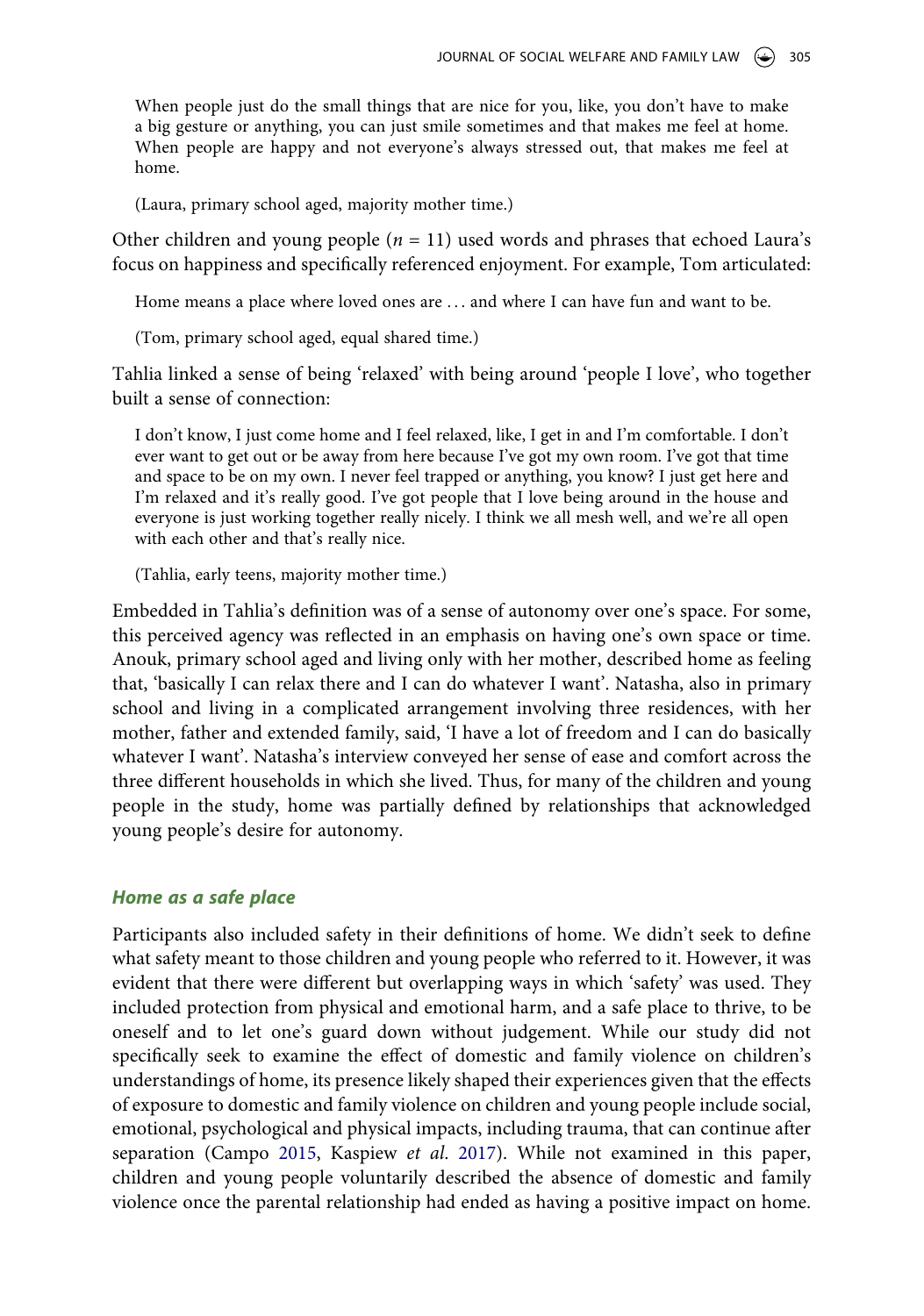306 **(e)** M. CAMPO ET AL.

The importance of safety was evident in the following comment from Augie, whose father had been violent:

[Home] means somewhere for me to stay, to feel protected I guess, yeah. I guess if I wasn't feeling safe then I'd want to feel at home, like if I was feeling threatened . . . or something, yeah.

(Augie, primary school aged, substantial shared, majority mother time,)

Similarly, Levi, whose mother disclosed a long history of domestic and family violence, emphasised the protective dimensions of safety:

[Home is somewhere] where you can just run home and lock yourself in and just look at the outside world from a safe point of view. Like, it's the people in it that make you feel safe and welcomed.

(Levi, late teens, majority father time.)

Isla had lived in unsafe and unstable environments as a result of a long history of domestic and family violence and involvement of state child protection. Evident in Isla's description was the sense of having somewhere to thrive:

[Home means a] safe environment where we can have fun and do a lot of things that we like to do, and to have shelter and family time, and sleep and that, and just probably help ourselves care for each, for ourselves, and organise a space for us to live in.

(Isla, primary school aged, mother time only.)

Children and young people who had not experienced domestic and family violence described safety in ways that focused on the importance of being able to let down one's guard. For example, George, aged in his early-teens and living mostly with his mother, defined home as 'a place where you feel comfortable wherever, whenever, like if you're crying in the lounge room you feel like nobody would judge you'. Sofia, primary school aged and living in shared time arrangement, also drew on the idea of being accepted by others, describing a 'safe place where you can just go to relax and be yourself where nobody can . . . judge you'.

In summary, children and young people in the study conveyed an idea of home that reflected the importance of relationships. This was most evident in their emphasis on connections with others, especially family, and implicit in their referencing of ease, autonomy and safety – all emotional states that are commonly engendered through our relationships with others. The material dimensions of home – as a place and its associated things – were inflected by those relationships and associated emotions. These themes were evident in participants' accounts of who and what helped them feel at home, and where they felt at home.

### **Who and what helps children and young people feel most at home?**

Children and young people's responses to the question, 'Who and what helps you feel most at home?' highlighted the importance of those relationships most directly shaping their everyday lives. When asked whether there were people who made him feel more at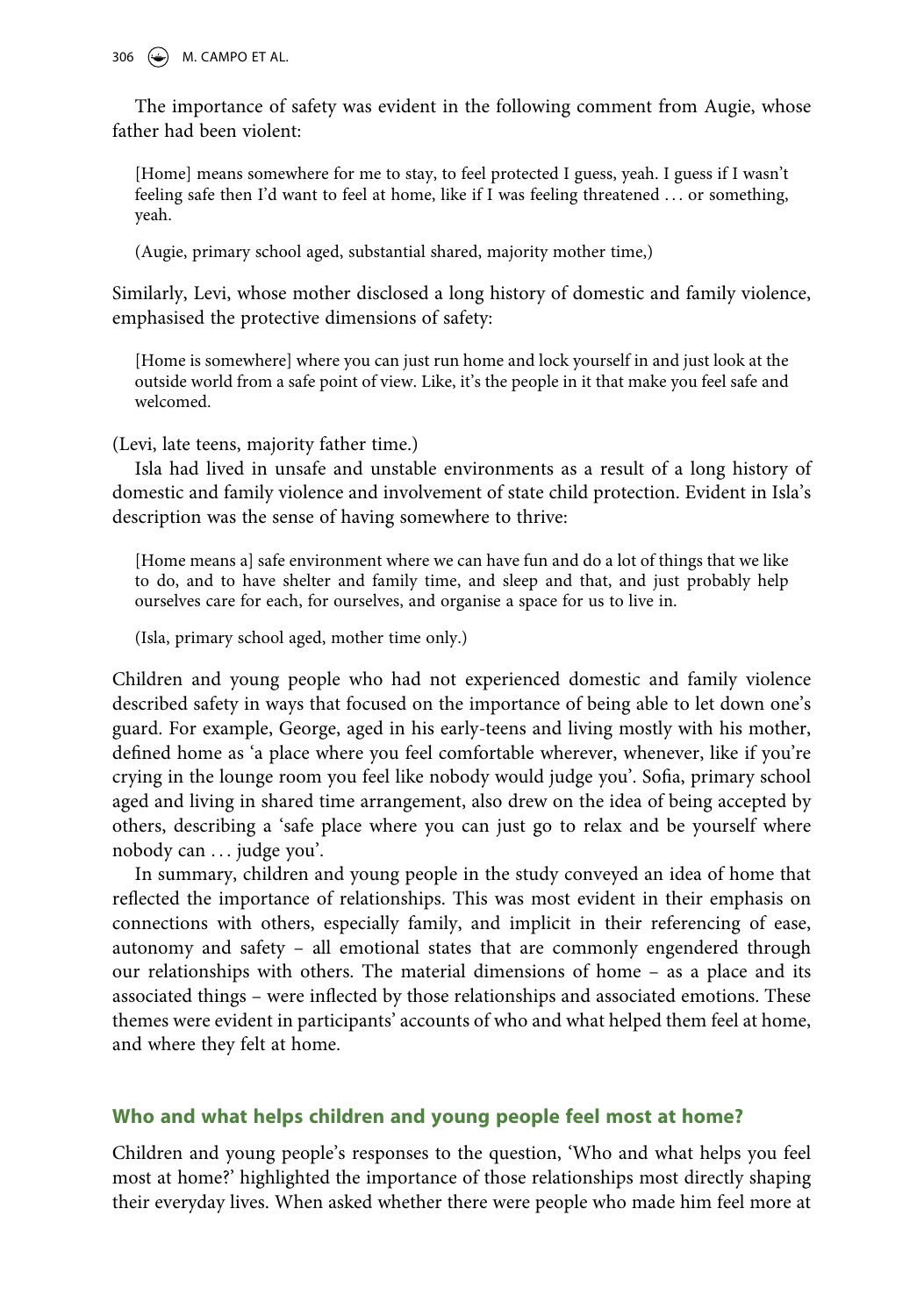home, Brayden distinguished between the importance of his relationships and the relative unimportance of the physical dwelling in shaping where he felt at home:

If Mum lived in a different house and we lived here, with whoever we would live with and it wasn't Mum or Dad, it wouldn't exactly be home because we're not living with the people who make our home 'home' because our home includes Mum here and Dad there. If they weren't there, then it wouldn't exactly be home.

(Brayden, primary school aged, majority mother time.)

Fathers, and families more broadly, were important but children and young people more commonly described their mother as a person who helped them feel at home. For some children, the familiarity embodied in their relationships with their mothers strengthened their sense of home. Edie summarised the importance of that familiarity:

Well my mum kind of makes me feel more at home because, like, she's just, I don't . . . *like*  her more but like I've just spent more time with her than I have with Dad. Because he's in [a travelling profession] so he goes away a lot, so it's usually just Mum.

(Edie, early teens, majority mother time.).

<span id="page-9-0"></span>Siblings were also important people in helping children and young people feel at home, although we found a deeper level of ambiguity around how participants described their sibling relationships than has generally been discussed (e.g., Zartler & Grillenberger [2017](#page-20-16)). For some, every sibling helped them feel at home, while others selectively nominated certain siblings, and a minority did not mention siblings at all. This selectiveness perhaps reflected the ambivalence and volatility that can be elements of many sibling relationships. Summer, for example, enjoyed the company of her brothers but not her sisters:

My siblings, definitely, my brothers, I enjoy hanging out with my brothers more than my sisters. I don't know why. I guess it's because my sisters are really annoying but my little brother's really cute and my stepbrother, he's really funny so that makes it nice.

(Summer, primary school aged, majority mother time.)

While the simple presence of siblings could be important for children and young people's feeling at home, daily interactions also contributed. Ryan, in primary school and living mostly with his mother, nominated his younger brothers as people who made him feel more at home because 'they always laugh and scream and bash the table – it's just their daily thing'.

Even when siblings didn't live together, they could still evoke a sense of home. Rhys, in his late teens and living in an equal shared time arrangement, said his older sister no longer lived with either parent. Through their emotional closeness and memories of her constant presence in moving together between their mother's and father's residences, Rhys' sister remained a person who was central to helping him feel at home:

I annoy the shit out of her but yeah, I love her very much and she's very important . . . I was always with her pretty much all the time, other than school obviously, because she would've been, when I was at Dad's she was at Dad's, when I was at Mum's she was at Mum's. So I was very close with her and she always, like, taught me what music to listen to and clothes to get and stuff like that. . . . Obviously she's, like, I'm just as close with her as I am with my parents,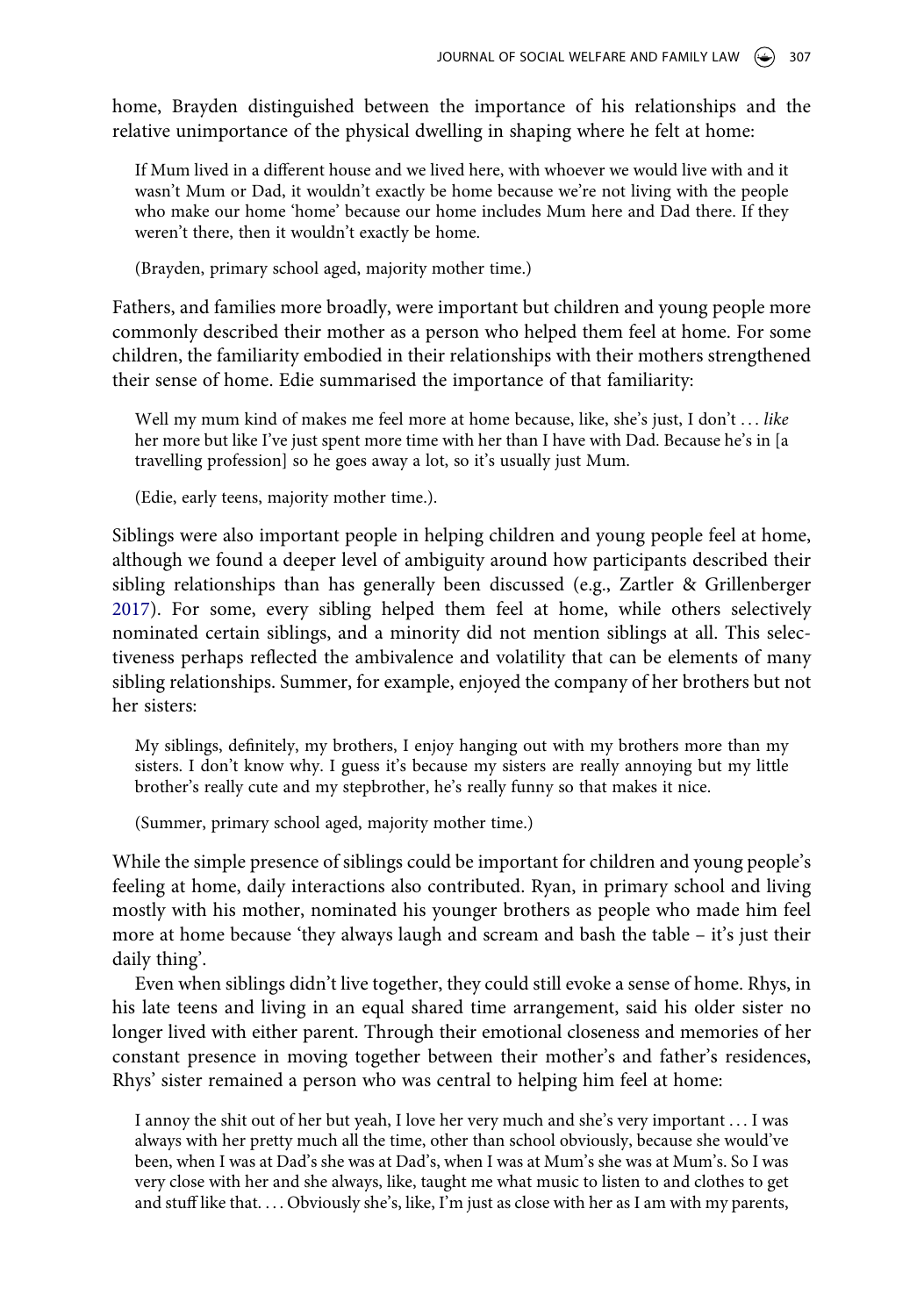308 M. CAMPO ET AL.

but I just feel like I can't say home is either one of them, but her, well not her house, but I guess with her just as much.

A smaller number of children and young people mentioned extended family (including grandparents and cousins) or friends as creating a sense of home for them. These relationships had some similar qualities to those evident in relationships with immediate

family members: I: Are there people that make you feel more at home?

Jett: Well my cousins, especially my cousin [name]. He helps me get through all my stuff that I'm having a hard time with, and he makes me feel more loved and stuff.

(Jett, primary school aged, mother time only.)

I: Are there certain people that make you feel more at home?

Patrick: My parents, and while my friends because they like, because they're like good friends and all that, yeah. Like, whenever I be with my friends and like, I feel support[ed].

(Patrick, primary school aged, substantial shared time, majority mother.)

Emotional closeness and a sense of comfort extended to non-human relationships, with many children nominating their pets, especially dogs, as 'people' who helped them feel at home. These could be meaningful relationships for children and young people who had felt unsafe or unwelcome in the company of family members. Justin, in his early teens and living solely with his mother due to family violence, was reserved and answered most questions without emotion or interest but responded with warmth when talking about his dog.

I: Are there people that make you feel more at home?

Justin: My dog.

I: Why is that?

Justin: Because he's always happy.

Primary school aged Holly described a long history of feeling out of place in her fathers' dwellings, exacerbated in her current relationship with her father's new partner. Her pet dog was a constant presence in her life at her mother's and offered an easier source of connection:

I: Are there some people who make you feel more at home than other people?

Holly: Well I mean not many people do, but animals definitely.

I: Do they?

Holly: Yeah so [pet dog] makes me feel more at home, but [step mum's] cat didn't, didn't like me and didn't make me feel at home. She'd hiss at me.

(Holly, primary school aged, majority mother time.)

Children and young people did not generally mention personal belongings when asked what made them feel at home. This differed from earlier pilot work (Fehlberg *et al*. [2018](#page-19-0)), where we had found that access to things, especially electronic devices, was often the point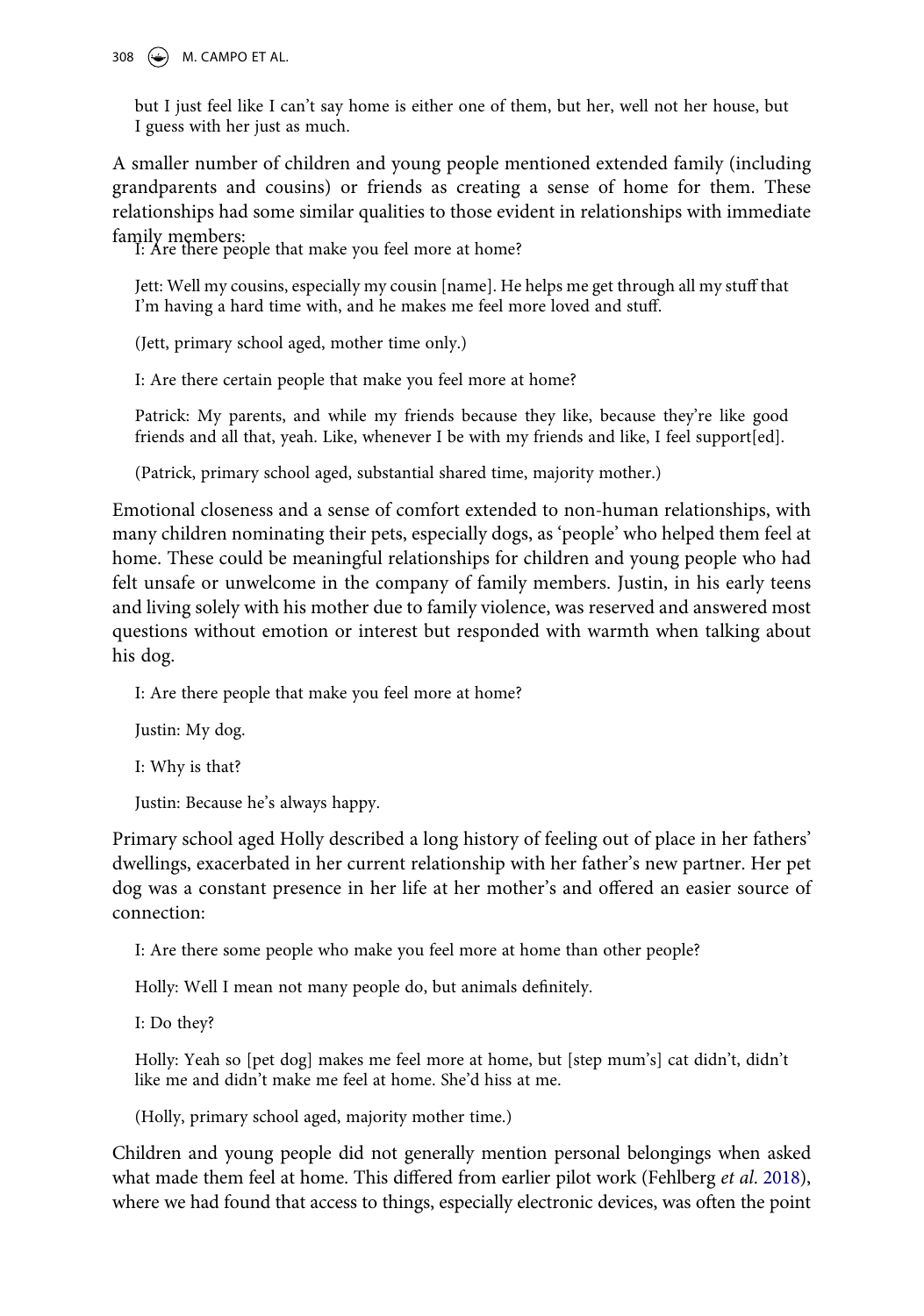of discussion, possibly due to differences in socio-economic status between the two study groups and the greater prevalence and normalisation of technology in households since 2012 when the earlier data were collected. In this study, the exception was soft toys and beds for younger children and bedrooms (and associated 'stuff') for young people. For example, Hamish (primary school aged, mother time only) described, 'My teddy, [teddy's name]. I've had him ever since I was born, he's got no holes and he's really special to me.'

Similarly, there was a sense that Connor's personal belongings were imbued with a sense of comfort that helped make their location feel more like home:

At my dad's place I don't think I have a bedroom there, which I guess is fair enough because I don't stay there. But at this place, all my stuff is here, and that's probably a big reason why I feel a bit more attached because I can come home, and all of my stuff is here. Whereas if I went to my dad's I'd have none of my stuff and I'd feel a bit more out of loop with things, or just a bit more out of my element.

(Connor, late teens, majority mother time.)

For other children and young people, personal belongings were less important:

I'm not someone who's, like, 'Oh need to have certain things around me' or 'I need to have a bed'. I mean, like, I can sleep on the floor if it meant that Mum and [sister] and Dad, I mean they're not going to be together obviously, but if they were all, if I could be around my family, you know, I'd sleep on the floor, yeah, no problem.

(Rhys, late teens, equal shared time.)

Children and young people's descriptions of who or what helped them feel at home reinforced the relational elements of home. These relationships, in turn, were evident in where children felt most at home.

#### **Where do children and young people feel most at home?**

Our participants' responses to the question, 'Where do you feel most at home?' again highlighted the importance of relationships and associated emotions. Because home was fundamentally about relationships and emotions, there was not always a clear link between the places children and young people spent most time and where they felt home – and sometimes home was not referenced to a parent's residence.

#### *Home as a parental residence*

Most children, including those in equal shared time arrangements, described themselves as feeling more at home in one parent's home, most commonly their mother's:

I mean if I think about home I think about Mum's place because I live here most of the time and Mum's place is like Mum's space.

(Kiara, early teens, majority mother time.)

However, home wasn't only a matter of more time spent with primary carer mothers: the quality of care by, and relationships with, mothers was conveyed across children's and young people's accounts of home. Mothers were commonly described as creating homes,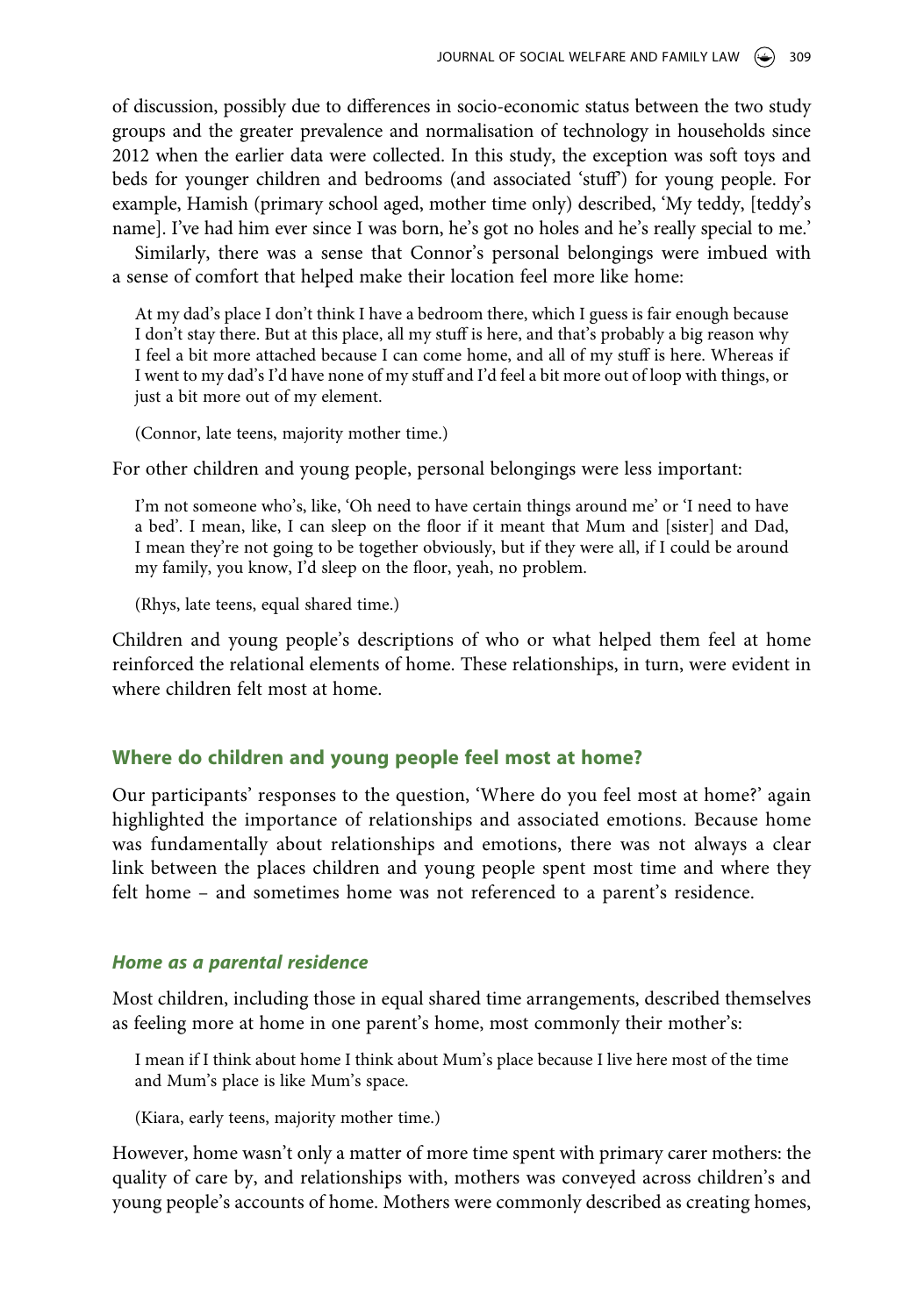310  $\left(\frac{1}{2}\right)$  M. CAMPO ET AL.

both physically and emotionally, in a way that suggested warmth and attention to children and young people's needs. Participants' comments suggested a sense of home did not automatically emerge from familial and other relationships but was generated through effort and attention:

I: Is there somewhere that you feel most at home?

Owen: Somewhere that I feel most, like yeah, Mum's, just, like, whenever I'm close to Mum I feel really cosy, safe and happy. Like, I always give Mum a cuddle and a kiss, yeah, after school I'll do that.

(Owen, primary school aged, substantial shared time, majority mother.)

A mother's place as home was often described in terms of ease and comfort or emotional safety. Harry was in his early teens, lived mostly with his mother and was spending gradually less time with his father. He described a difficult relationship with his father and felt excluded due to the presence of his dad's new partner and her children. Harry felt most at home in his mother's house in light of the emotional safety, autonomy and care he experienced there:

I: And is there somewhere that you feel most at home?

Harry: Yeah probably like in this house [his mother's residence].

I: And why do you think that is?

Harry: It's just, like, a place that I can be open, there's always things that you need, there's things that you want as well.

I: Yeah so, it's the place you imagine coming home to? Are there certain things that make you feel more at home, wherever you are?

Harry: Probably just, like, not arguing around, not too many people I guess, and there's like not too many restrictions. I don't know. Because I just get, like, like I said, this weird feeling at my dad's house that just doesn't make it feel like home.

Experiencing a greater sense of home with one parent did not imply that children and young people felt no connection with their other parent. Archie, in his early teens, was spending time with his father on school holidays and living mostly with his mother. He described the idea of home as a place that was 'safe, kind of sanctuary you know you can just go to – I don't know, just be yourself kind of thing'. He experienced this most at his mother's residence, in ways that showed her work in creating a physical and emotional haven:

I: Is there somewhere you feel most at home?

Archie: Yeah, I would say probably my mum's, generally speaking.

I: Why is that?

Archie: Just because you know, house decorated, how it looks, how it feels kind of thing, general mood.

I: So, if you're going to describe the mood how would you put it into words? Could you?

Archie: Light and comfortable.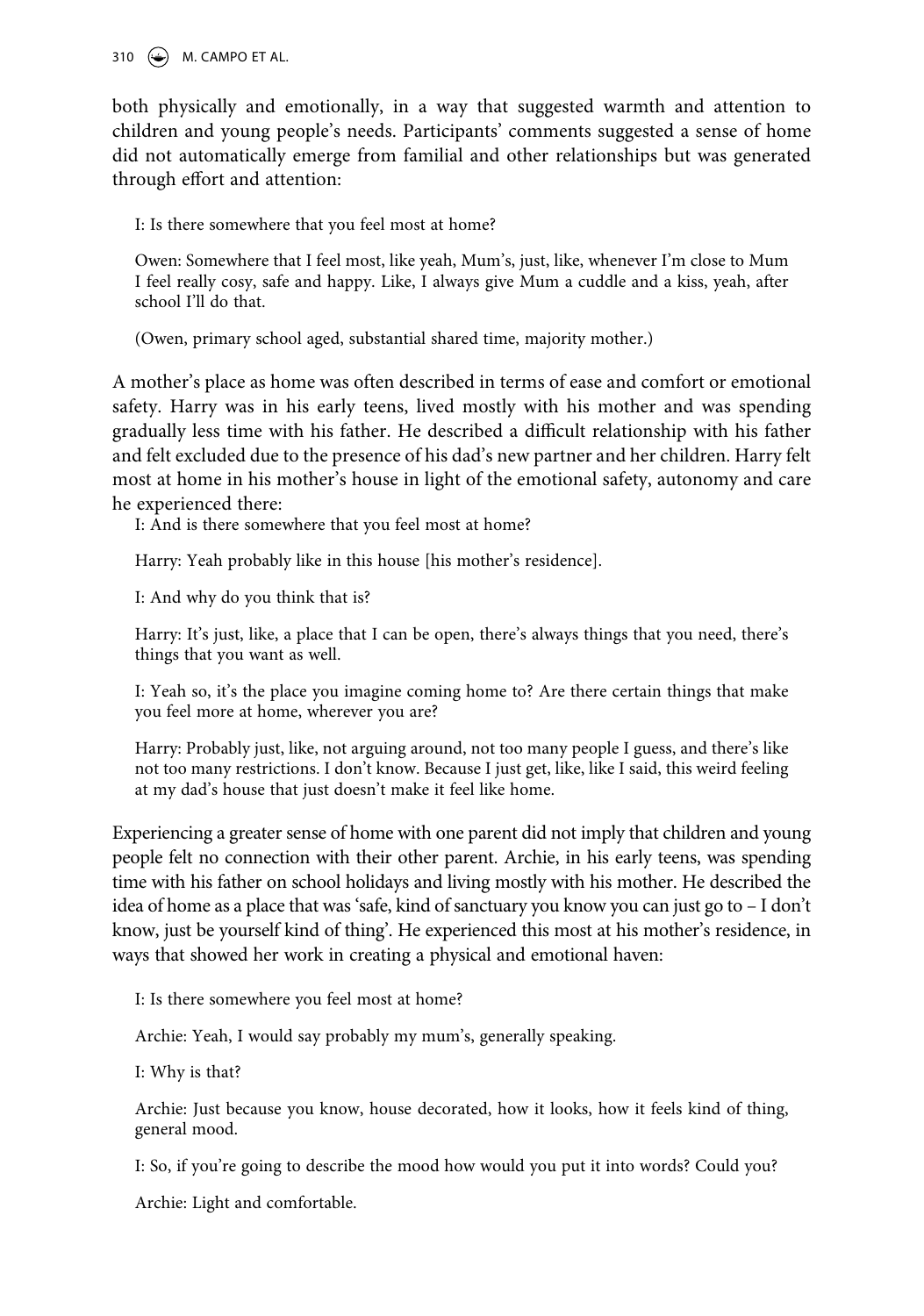In contrast, when Archie spent time with his father, he was less comfortable in that residence. However, Archie's father built a sense of connection with him beyond the residence, away from his new partner and their young child:

Archie: I'd say I kind of like going to my dad's place but, like, there really isn't much to do except, like, at his place there would be just on a computer or, you know, watching something maybe – that would be at his place so  $\dots$ 

I: So is it seeing your dad that you like at Dad's place . . . ?

Archie: Oh, seeing my dad, I like that a lot – going to the movies, going to some sort of theme park – I really like doing that with him, yeah, that's usually quite fun.

Archie was clear that while his mother's house *felt* more like home, he enjoyed being with his father.

There were other children and young people who discussed feeling at home with their fathers even though home was mainly with their mothers. Stella was the eldest of several siblings each of whom had high needs and whose mother was struggling to cope with their significant demands and financial strain. Stella and her siblings spent every second weekend with her father in very cramped conditions. She described a close relationship with her dad and enjoying the time spent with him. Stella felt more at home in her father's *company* but at her mother's *place* which was the former family home where she had grown up:

I: Is there somewhere that you feel most at home?

Stella: I think it's [my mum's house], because there's a lot more space, and it doesn't feel like, with my dad's house it is a rental, and it doesn't feel like it's a rental or anything ...

I: Are there certain people that make you feel more at home?

Stella: I think it's my dad, I don't see my aunty or grandma or grandpa a lot because they're always somewhere far away . . .

(Stella, primary school aged, majority mother time.)

Stella and Archie's descriptions convey that 'feeling at home in a place' was not the sole way of enjoying and valuing a relationship with a parent.

While most children and young people in our study spent time with both parents, few referred to two residences when asked where home was for them. This was so even for most of those living in shared time arrangements (see, for example, Owen, earlier in this section). Summer, primary school aged, was one of the few to say that she had two homes. Summer was spending minority time with her father who had re-partnered. She had recently spent less time there due to her father's work commitments and logistics of travelling between houses. However, she felt at home in both places and described close relationships with her parents and step-mother:

I: Are there places where you feel more at home?

Summer: No, not really. I always feel like I've never really felt uncomfortable with where I am or anything. I've just always felt comfortable where I am but I do like being at home or like with friends, having lots of fun in the yard, much more than I like being in a classroom.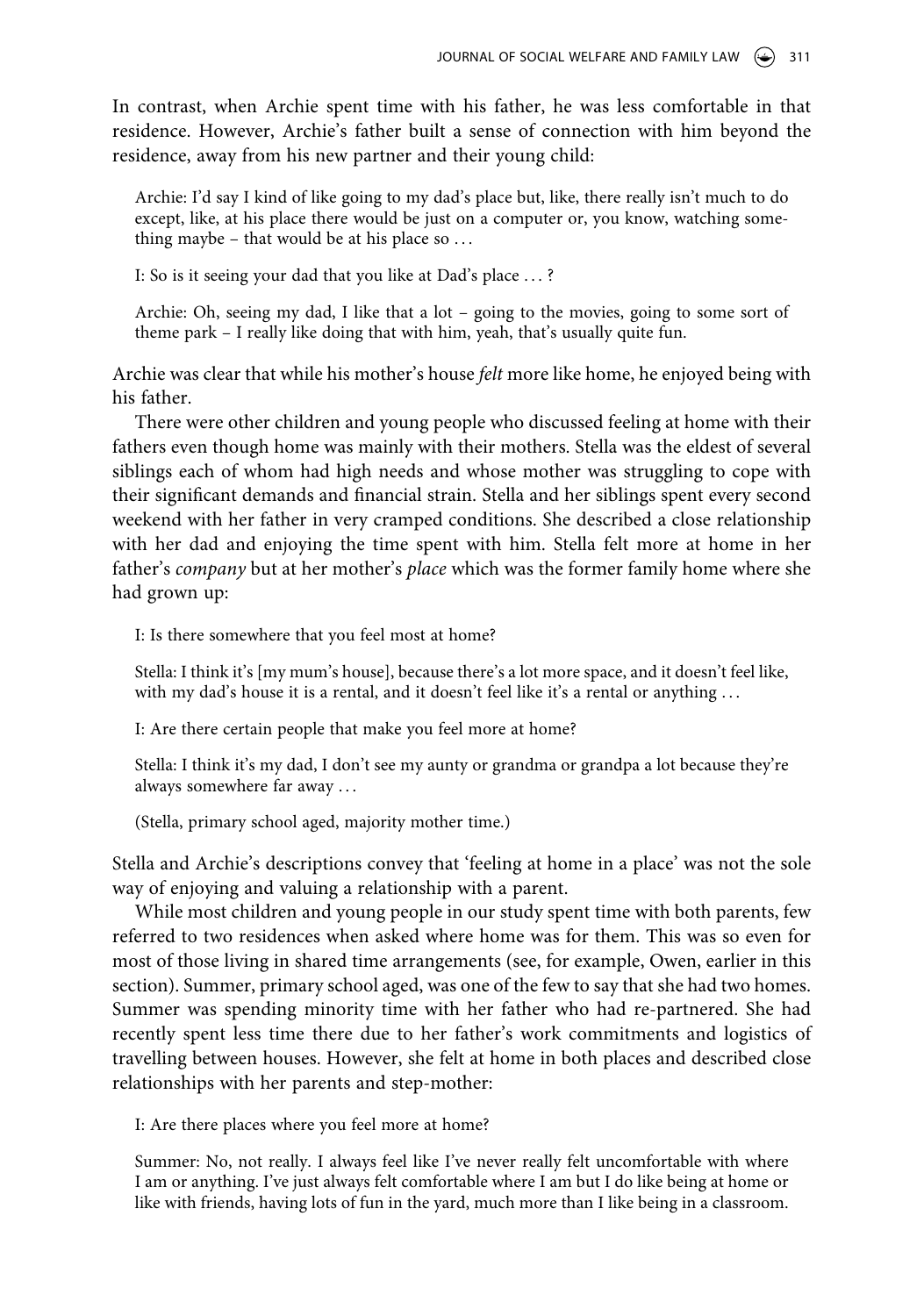Summer mentioned the couch at her mother's and her father and step-mother's lounge room and her bedrooms in both homes as important spaces for connection and privacy, respectively. Her experiences were different in each house, but her father, mother and step-mother all worked to create a sense of ease, connection and fun – a sense of home.

### *Home not as a parental residence*

For some children, home was disconnected from a parental residence. Sometimes this appeared to be linked to sadness about their parents' separation and associated change. Logan was in primary school and living in a complicated shared time arrangement. Logan's mother had recently moved from the large former family home to a smaller, more affordable residence. Logan expressed a sense of sadness about moving from the former family home to this current home:

I just didn't worry about the old house because I was kind of sad moving because I really liked that house because it was bigger . . .. And I got used to it [the new house] pretty quickly but then I just kept getting reminded about the old house.

Throughout the interview, Logan spoke with more detail about the former family home than either parent's current residence and seemed disinterested in the everyday places of his life. This perhaps influenced his response when asked: 'Is there a place you feel more at home?'

Logan: No.

I: Are there any people that make you feel more at home?

Logan: Mum and Dad do, and Grandma and Grandpa.

Even though Logan was unable to say where home was, his answer here does suggest that relationships with his family offered him a sense of home. While not a specific place, home was something that Logan experienced in his life through the presence and efforts of his parents and extended family.

Sometimes ambivalence about parental residence was engendered through difficult relationships. George, in his early teens and living with his mother most of the time in the former family home, spoke of challenges in that relationship. He had equivocal feelings about the house he predominately lived in: it was 'home' because he had lived there his whole life and it held so much of his family history but simultaneously the house held bad memories of conflict between all current and previous members of the household. These difficult relationships corroded his feelings of comfort and belonging in the house:

I'm sort of conflicted about calling this [mother's residence] my home. I mean this is my home but I, that's why I'm, like, conflicted about saying that this feels completely like home because I have lost a lot of trust in my mum and communication isn't so good between anybody.

George experienced a greater sense of connection with his father but did not feel comfortable at his house. After a long period of unstable accommodation, his father had recently moved into his girlfriend's home. George felt unwelcome and unsafe there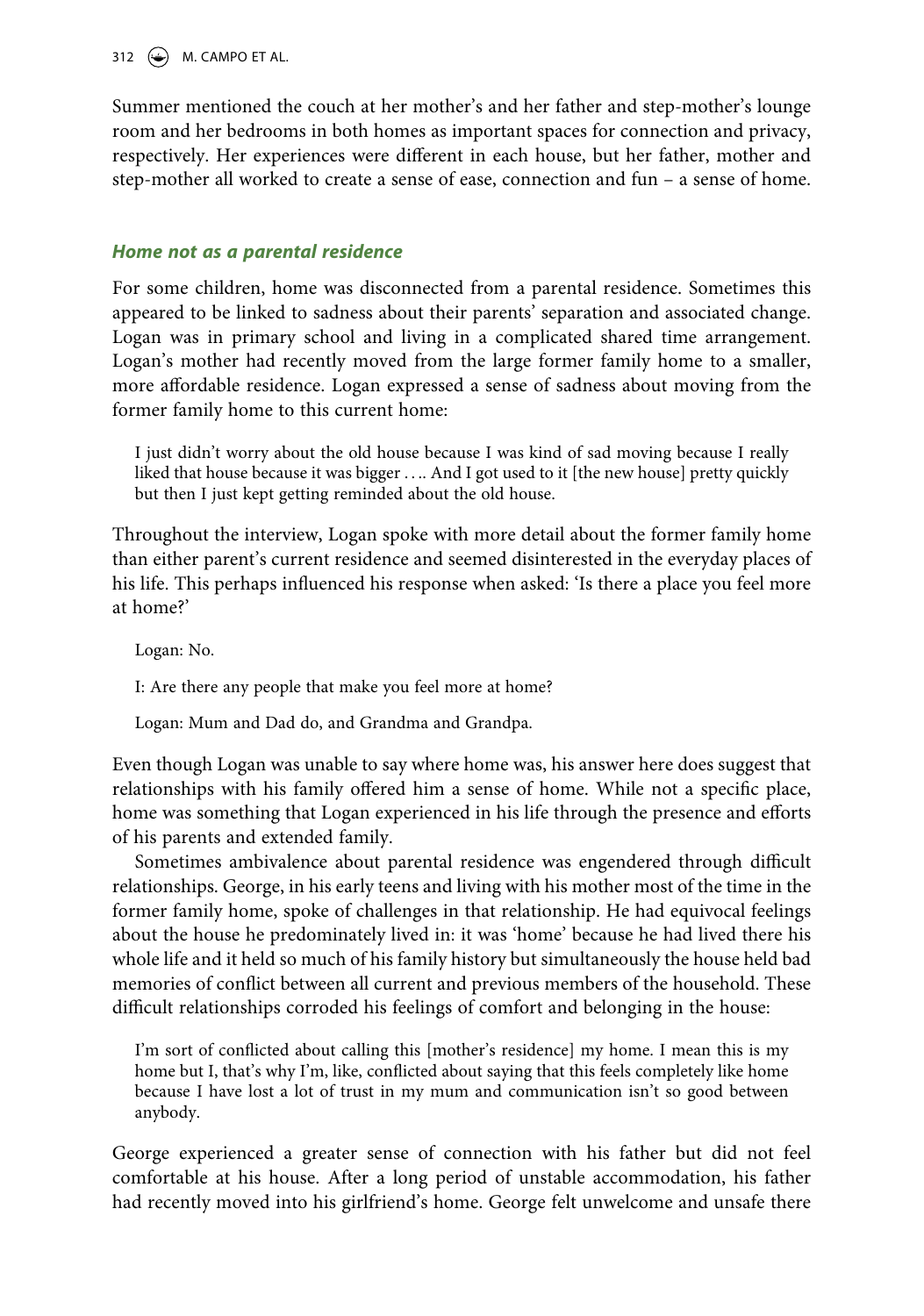due to the presence of his father's new partner and lack of a bedroom, bed and privacy. There were other places where George felt more at home because he felt emotionally safe:

George: Yep definitely, maybe like at one of my mate's places, that's a really good place because there's no conflict. I don't have to deal with conflict there and everything's chilled and stuff. I feel safe there. I guess that could be another home sort of thing.

I: Are there people that make you feel more at home?

George: Yeah, I guess. People that I trust and feel safe with. Yeah, there's a couple of people.

In the presence of conflictual relationships with his parents, George sought a stronger sense of home elsewhere.

As George's comments suggested, sometimes home could be in unexpected or nonconventional places – but not always because of difficult relationships. Remi, in primary school, spent equal time with both parents following a period of parental separation under the one roof. His father had recently rented an apartment which lacked an outdoor area and offered limited personal space: Remi shared a bedroom with his father there. When at his mother's place (the former family home) he had his own bedroom and there was a large garden, but also the knowledge that this house would soon be sold. Despite clearly articulating what home meant and who helped him feel at home, where Remi felt was home was unexpected:

I: What does home mean as an idea or as a thing for you?

Remi: Oh just a place to relax and to settle down after school or to watch TV or something.

I: And is there somewhere you feel most at home?

Remi: My bedroom.

I: So your bedroom where?

Remi: At my mum's place but not my dad's place – well, I feel most at home at the park even though it's not really home. It's in the neighbourhood though, it's just across the street.

I: And why do you feel at home in your bedroom here and in the park near your dad's?

Remi: Because my bedroom, no one's ever there really except for my brother sometimes – my mum when she's asking me a question. And the park, there's loads of trees fresh air, there's a playground to play on, sometimes I can kick the football.

I: Are there people who make you feel more at home?

Remi: My brother and my mum and my dad.

I: And why is that?

Remi: Because they're always at home. They're my family and I'm always near them.

Remi's comments remind us that the idea of home, while important, may not be the only useful lens for understanding children's and young people's lived experiences of parental separation. At a time when there were many changes in Remi's life, he understood home more expansively and in a way that was not solely linked to a residence that he would soon lose or one that was difficult to be in.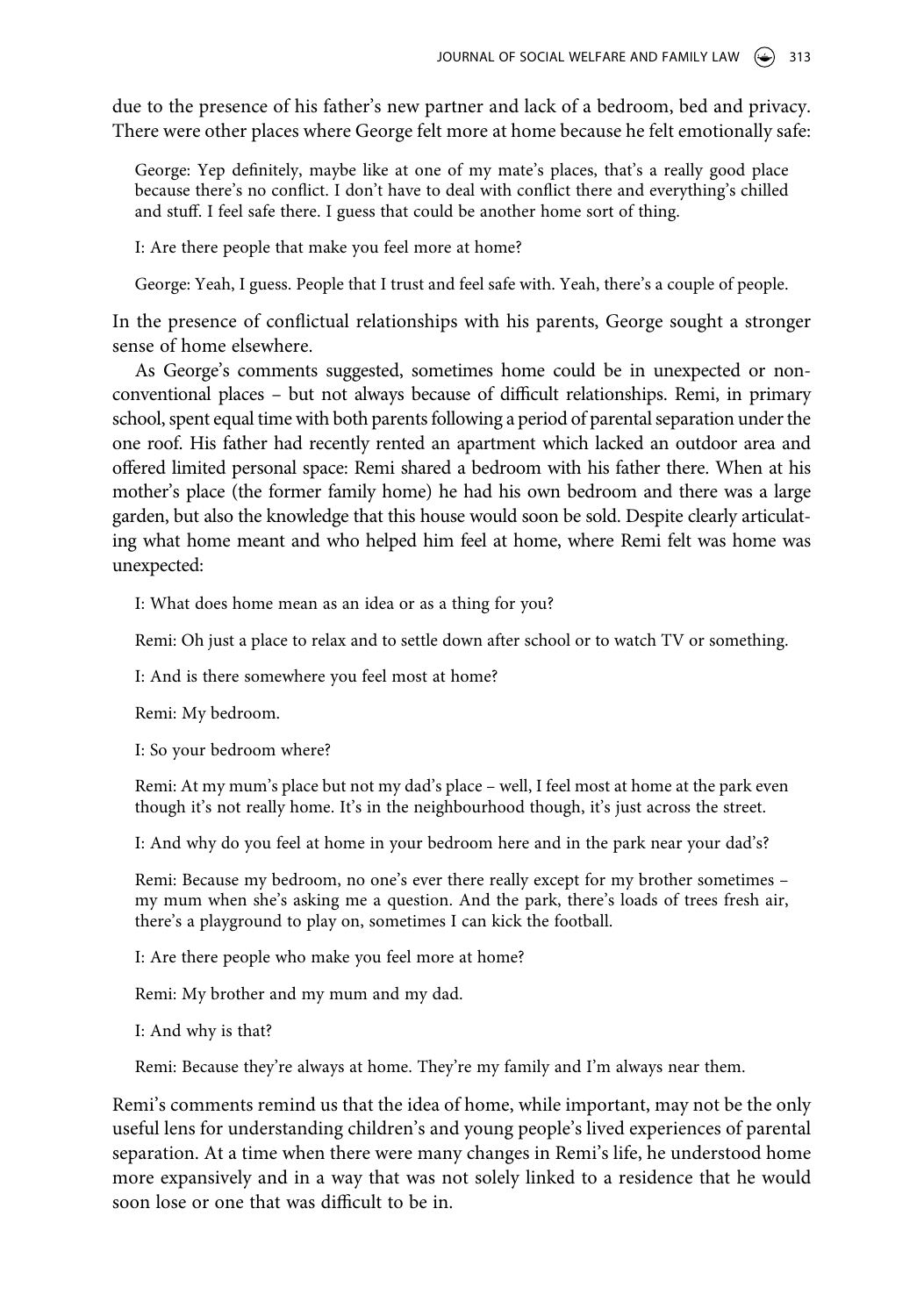For other children and young people, home existed most intensely in memories rather than current circumstances. Isla had experienced a traumatic early life including many moves, unsafe environments, a history of domestic and family violence and state child protection involvement. There had been no contact with her father for many years due to a permanent family violence intervention order. She had also experienced more recent domestic and family violence within in her home. Isla's nostalgic and emotional description of a place she lived in when she was younger was at odds with her own descriptions of pre-separation family life:

There was this place called [name of street] and we lived there with Dad before he left, and I used to have a friend that lived across the road and then we'd walk to school every day, which was in [name of town] and also it felt more like home because it wasn't, like, we didn't have like heaps of cool stuff ... because I had this climbing tree that, thinking tree, that I would go in, and down the road there [was a supermarket], a playground and down the street was another person we knew, and he was really close to our family kind of, because he went to our school and we were friends with him for a long time.

(Isla, primary school, mother time only.)

For Isla, a past imagined home was recalled in a current context of violence, sadness and loss. She remembered her family relationships in the past as more connected than they were now. The role of memory, nostalgia and an idealised projection of what home could or should be like were elements of Isla's descriptions. Isla's memories are a reminder that for the children and young people we spoke to, home was a resonant idea – but one that could be complex in its manifestation as a place. Regardless of the site, home was built and girded by the relationships with people who mattered most in children's and young people's lives.

#### **Discussion and conclusions**

Home has been a shadowy presence in the literature on children and young people's postseparation lives and notably absent in the Australian family law context (Natalier and Fehlberg [2015\)](#page-20-0). We found, however, that how children and young people describe home conveys a clear sense of what matters to them when parents separate. Consistent with dominant definitions (Mallet [2004\)](#page-20-1), their descriptions reflected a continuum of physical and intangible dimensions. However, home for our participants centred on relationships more than physical space or material possessions (Smart [2002,](#page-20-6) Fehlberg *et al*. [2018,](#page-19-0) Francia and Millear [2019\)](#page-19-5). The physical dimensions of home held significance for children and young people, but more as a repository of memories and as an expression of relationships past and present. They mattered most when children and young people interpreted them as holding evidence of their parents' attentiveness or lack of attentiveness to their needs. Children and young people emphasised the everyday ways in which their closest relationships were supported and nurtured. Again, this is consistent with previous research (Campo *et al*. [2012,](#page-19-4) Davies [2015](#page-19-3), Fehlberg *et al*. [2018](#page-19-0))

Given that home for the children and young people in the study was very much about relationships and feelings, it was also more messy, complex and nuanced than dominant Western cultural imagery might suggest ('Home sweet home', 'Home is where the heart is', 'There's no place like home'). As Smart ([2002\)](#page-20-6) has recognised in her work on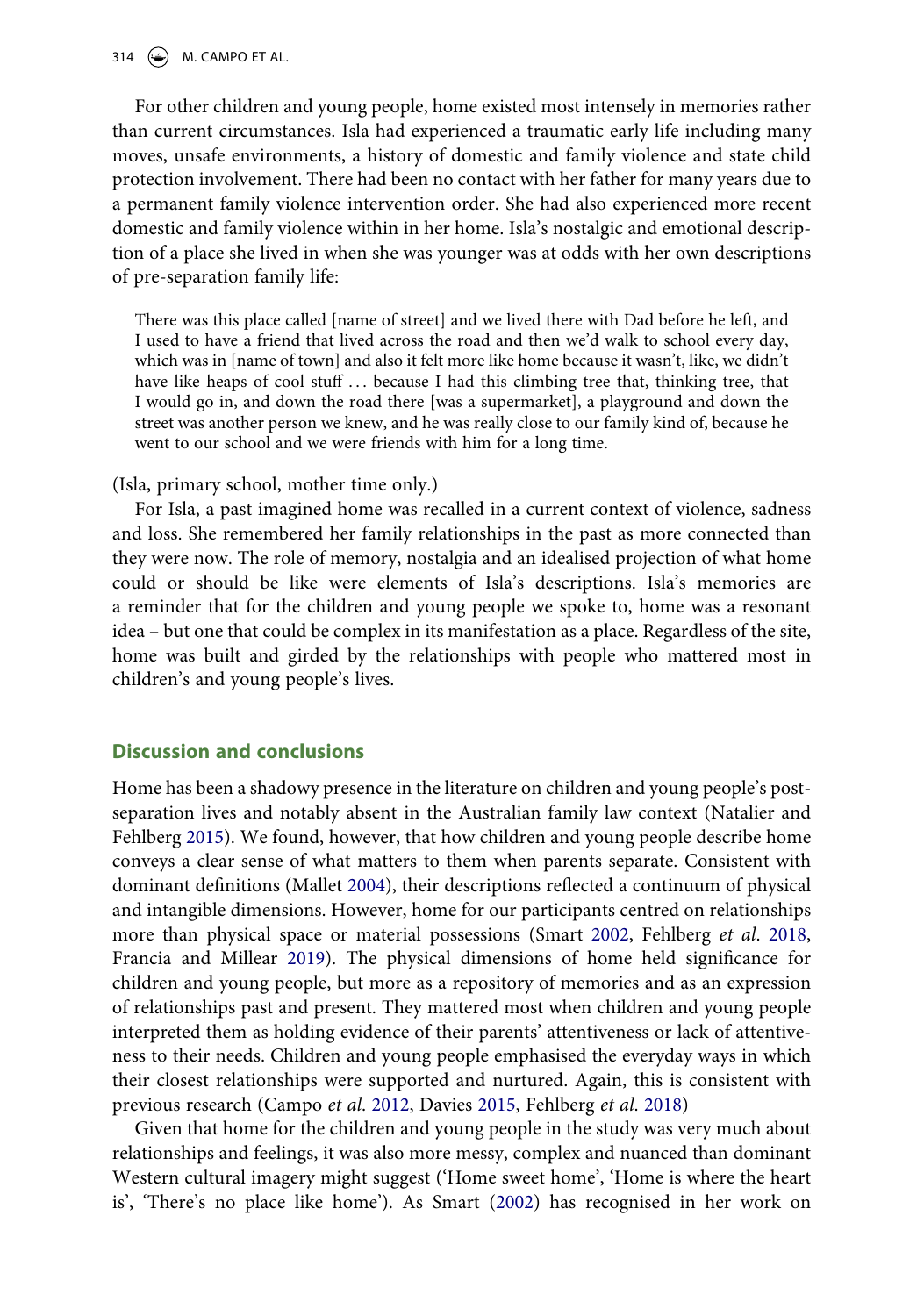children's post-separation lives more generally, feelings of deep distress, loss and conflict, as well as warmth and love were embedded in these relationships. These feelings informed children and young people's experiences of home.

<span id="page-17-3"></span><span id="page-17-1"></span>Our participants' accounts conveyed that, in the words of Smart, 'home is no more static than personal relationships' (Smart [2007](#page-20-17): 167). Because home is about relationships, it can change. Where and with whom children and young people felt at home could shift with common post-separation life events such as parents re-partnering and moving house. Sometimes children had, and then lost, a sense of home through transitions or changed family circumstances. There may be times when parents' own needs and desires for home can be in tension with those of their children. This was most acutely suggested when parents re-partnered, had to sell the family home or change parenting arrangements (Davies and Christensen [2018,](#page-19-10) cf. Francia and Millear [2019\)](#page-19-5). Our participants' descriptions suggested that attentiveness in ways that might seem mundane to adults could help reduce the impacts of that tension: a cuddle on the couch, walking the dog, conversation over a meal, and making space for children's personal belongings. Common to all was a responsiveness to the specific needs and desires of that child or young person and an implicit message that they were valued and welcome. Participants were keenly aware of the distinction between what Christensen ([2002](#page-19-11), p. 35) referred to as 'proximity' (physical closeness) and 'presence' (being 'emotionally and mentally aware of, and alert to, one another'). Lack of attentiveness resulted in children and young people feeling an absence of connection and belonging. This observation held true regardless of participants' socio-economic background and parenting time arrangements. While the importance of attentiveness seems implicit in previous research, in our study its significance crystallised.

<span id="page-17-0"></span>For most children and young people, home was one place connected to a parental residence. However, because relationships were central, experiencing home in one place did not exclude feeling at home with others. Spending most time with one parent did not determine the capacity for the child or young person to experience their other parent's residence as home, or to feel 'at home' with that parent (this was consistent with our previous analysis). Similarly, shared time did not necessarily equate to two homes. It was parents' openness to opportunities for 'being-in-the-moment' time (Smyth [2004\)](#page-20-9) and willingness and capacity to focus on their children – to creating space to be with them – that children and young people noticed and valued. While attentiveness is likely to be easier for parents when they and their children are embedded in each other's everyday lives, children and young people also experienced this with parents outside of majority and shared time arrangements.

<span id="page-17-2"></span>Our study also suggests the need to be sensitive to the existence of home beyond parental residence. While this idea has been explored in previous research on children's geographies (e.g. Harden [2000\)](#page-19-12), it has not been acknowledged as an element of children and young people's post-separation lives. We found that sometimes children and young people conveyed a sense of disconnect from where their parents lived, for reasons including a sense of loss arising from the separation and associated changes and difficult relationships with parents and step-parents. Home still mattered, but might be found in unexpected places, such as a friend's place or a park. Our sense is that when children and young people look for home in unexpected places, there is a need to be sensitive to the possibility that they are experiencing change or their needs are not being met.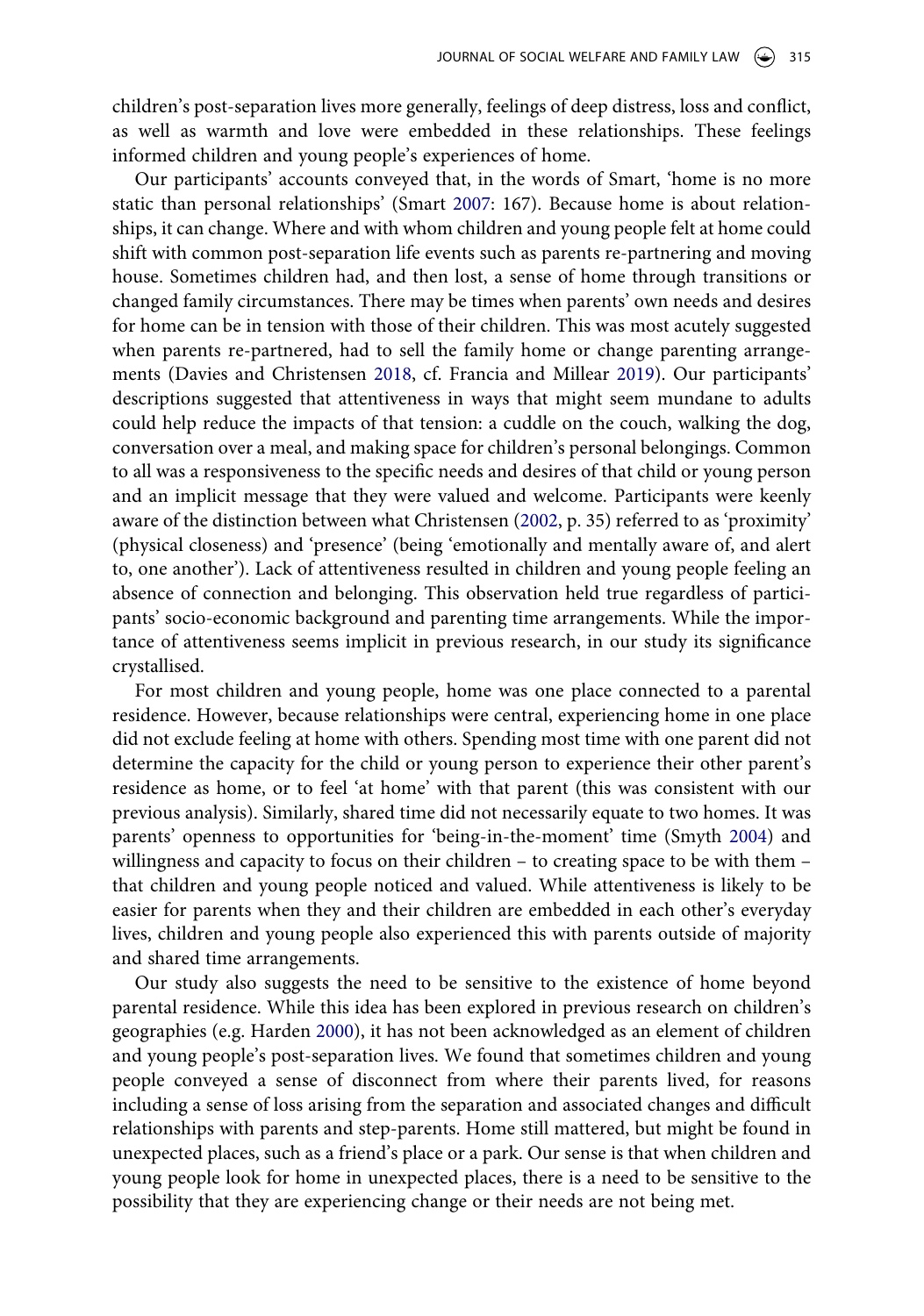<span id="page-18-1"></span>A distinguishing feature of this study was the presence of past or ongoing domestic and family violence in the lives of more than half of the children and young people we interviewed. Some participants directly spoke of that violence as shaping their experiences and understandings of home, but many did not. We suggest, however, that so many children and young people's emphasis on safety reflected their experiences of violence. While home as a haven is a well-recognised dimension of home (Mallet [2004](#page-20-1)), our findings here suggest this may have a greater significance for children and young people than has been recognised. Wardhaugh's ([1999](#page-20-18)) comments about the meaning of home for women experiencing homelessness and domestic and family violence were true for our participants: 'safety and risk, security and fear, privacy and invasion' will sometimes exist in tension within the one space. Children and young people were also acutely aware of positive changes in their home life if violence ended – an issue we will return to in a later paper. Given that experiences of domestic and family violence are widespread in separated families there is a need to move beyond thinking about safety narrowly as a risk factor when parenting arrangements are made. Safety – emotional and physical, as protection and the basis for autonomy and growth – is a core component of many children and young people's lived experiences post-separation and needs to be valued and recognised as such.

<span id="page-18-0"></span>Towards the end of our last study, we questioned what distinction could be made between home and positive post-separation parenting (Fehlberg *et al*. [2018](#page-19-0), p. 21). The latter has been consistently defined to include effective discipline, parental warmth and involvement in children's lives (Amato and Keith [1991,](#page-19-13) Kelly and Emery [2003](#page-20-19)). In this study, we found that a sense of home could exist in situations where mothers or fathers did not entirely conform to positive post-separation parenting. Home is not simply the outcome of conforming to a defined list of parenting practices: it has an existential significance for children and young people that matters deeply to them. Tellingly, children and young people were most engaged when they had the opportunity to speak explicitly about home at a more abstract level and as an experience, rather than when they were answering questions about their everyday lives designed to help us understand parenting practices. This leads us to suggest that good post-separation parenting is what parents ideally *do*, while home is what children and young people *feel*.

Home, then, warrants attention independent of concrete questions around parenting time arrangements and practices. This prospect is challenging given ongoing emphasis on spending residence-based time with parents. While we acknowledge the sense of connection that can develop and be maintained through residence-based time, this is a narrow way of ordering children and young people's post-separation lives. As family law professionals and parents, we need to make space for children and young people's lived experiences and move beyond preoccupation with 'clock and calendar' time (Haugen [2010\)](#page-20-5) or so-called 'spreadsheet parenting'. Home is an idea that resonates with children and young people and offers a way of re-framing the current dominant focus. This might be facilitated by incorporating the questions that provide the focus of this paper into the questions that we ask of children and young people when determining their care arrangements: What does 'home' mean to you? Who and what help you feel most at home? and Where do you feel most at home? Listening to these answers will be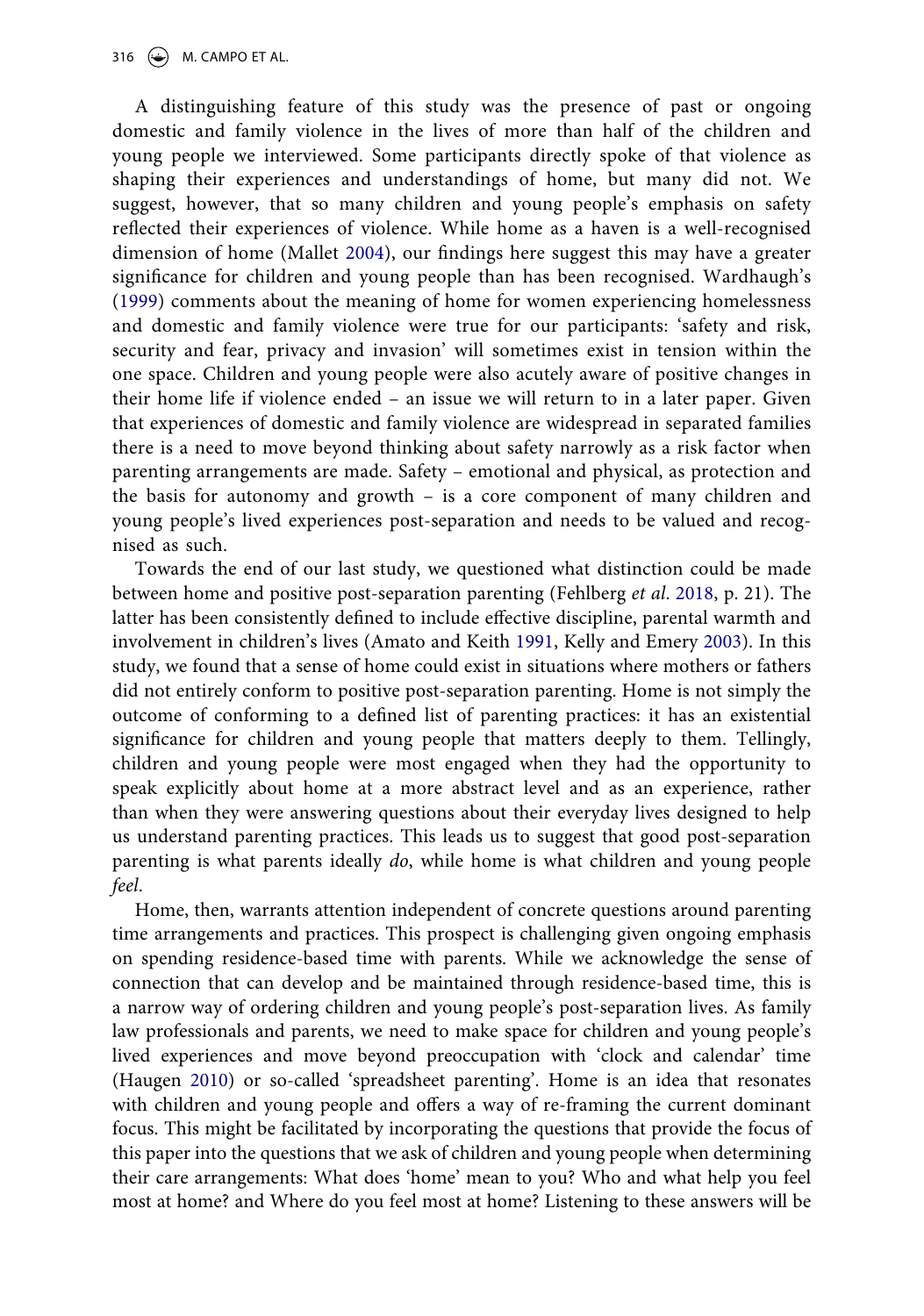demanding – as Smart ([2002\)](#page-20-6) notes, 'children give complex accounts that may not fit neatly into either adult or legal agendas' and 'there are the problems of how to hear what is being said and then what to do with the diversity of accounts likely to be expressed'. Deep listening, however, must occur if we are to develop our thinking in new and more child-responsive ways.

#### **Acknowledgments**

We are deeply grateful to the families who participated in our study and shared so much with us. Our thanks also to the Australian Research Council for funding the research, to our Advisory Group for their support throughout the project, and to Mavis Maclean for her encouragement from the genesis of this project.

#### **Disclosure statement**

No potential conflict of interest is reported by the authors.

## **References**

- <span id="page-19-13"></span>Amato, P. and Keith, B., [1991](#page-18-0). Parental divorce and the wellbeing of children: A meta-analysis. *Psychological Bulletin*, 110 (1), 26–46. doi:[10.1037/0033-2909.110.1.26](https://doi.org/10.1037/0033-2909.110.1.26)
- <span id="page-19-8"></span>Australian Bureau of Statistics. ([2017](#page-4-0)). *Characteristics of Employment*. Cat. No. 6333.0. [https://](https://www.abs.gov.au/AUSSTATS/abs@.nsf/Lookup/6333.0Main%B1Features1August%202017?OpenDocument) [www.abs.gov.au/AUSSTATS/abs@.nsf/Lookup/6333.0Main±Features1August%202017?](https://www.abs.gov.au/AUSSTATS/abs@.nsf/Lookup/6333.0Main%B1Features1August%202017?OpenDocument)  [OpenDocument](https://www.abs.gov.au/AUSSTATS/abs@.nsf/Lookup/6333.0Main%B1Features1August%202017?OpenDocument) (accessed 08/12/19)
- <span id="page-19-4"></span>Campo, M., *et al*., [2012](#page-2-0). Shared parenting time in Australia: exploring children's views. *Journal of Social Welfare & Family Law*, 34 (3), 295–313. doi:[10.1080/09649069.2012.750480](https://doi.org/10.1080/09649069.2012.750480)
- <span id="page-19-9"></span>Campo, M. [\(2015](#page-7-0)). *Children's exposure to domestic and family violence*. Child Family Community Australia Paper No. 36, Australian Institute of Family Studies, Melbourne, Australia.
- <span id="page-19-6"></span>Carson, R., *et al*. [\(2018](#page-3-0)). *Children and young people in separated families: family law system experiences and needs*. Final Report, Australian Institute of Family Studies, Melbourne, Australia.
- <span id="page-19-11"></span>Christensen, P.H., [2002.](#page-17-0) Why more 'quality time' is not on the top of children's lists: the 'qualities of time' for children. *Children & Society*, 16 (2), 77–88. doi:[10.1002/chi.709](https://doi.org/10.1002/chi.709)
- <span id="page-19-3"></span>Davies, H., [2015.](#page-2-1) *Understanding Children's Personal Lives and Relationships*. Palgrave McMillan.
- <span id="page-19-10"></span>Davies, H. and Christensen, P., [2018.](#page-17-1) Sharing spaces: children and young people negotiating intimate relationships and privacy in the family home. *In*: T. Skelton, S. Punch, and R. Vanderbeck, eds.. *Families, Intergenerationality and Peer Group Relations*. Springer, Singapore, 27–49.
- <span id="page-19-2"></span>Easthope, H., [2004](#page-1-0). A place called home. *Housing, Theory and Society*, 21 (3), 128–138. doi:[10.1080/14036090410021360](https://doi.org/10.1080/14036090410021360)
- <span id="page-19-7"></span>Fehlberg, B., *et al*., [2013](#page-4-1). Post-separation parenting and financial arrangements: exploring changes over time. *International Journal of Law, Policy and the Family*, 27 (3), 359–380. doi:[10.1093/](https://doi.org/10.1093/lawfam/ebt008) [lawfam/ebt008](https://doi.org/10.1093/lawfam/ebt008)
- <span id="page-19-0"></span>Fehlberg, B., Natalier, K., and Smyth, B., [2018](#page-1-1). Children's experiences of 'home' after parental separation. *Child and Family Law Quarterly*, 30, 3–21.
- <span id="page-19-5"></span>Francia, L. and Millear, P.M., [2019.](#page-2-2) Less house, more home: adolescent and young adults' experiences of home following parental separation. *Family Law Review*, 8 (1), 1–13.
- <span id="page-19-1"></span>Giddens, A., [1993.](#page-1-0) *The Transformation of Intimacy*. Stanford University Press, California, US.
- <span id="page-19-12"></span>Harden, J. [\(2000](#page-17-2)). There is no Place Like Home. The public/private distinction in children's theorizing of risk and safety, Childhood, 7, 43–59